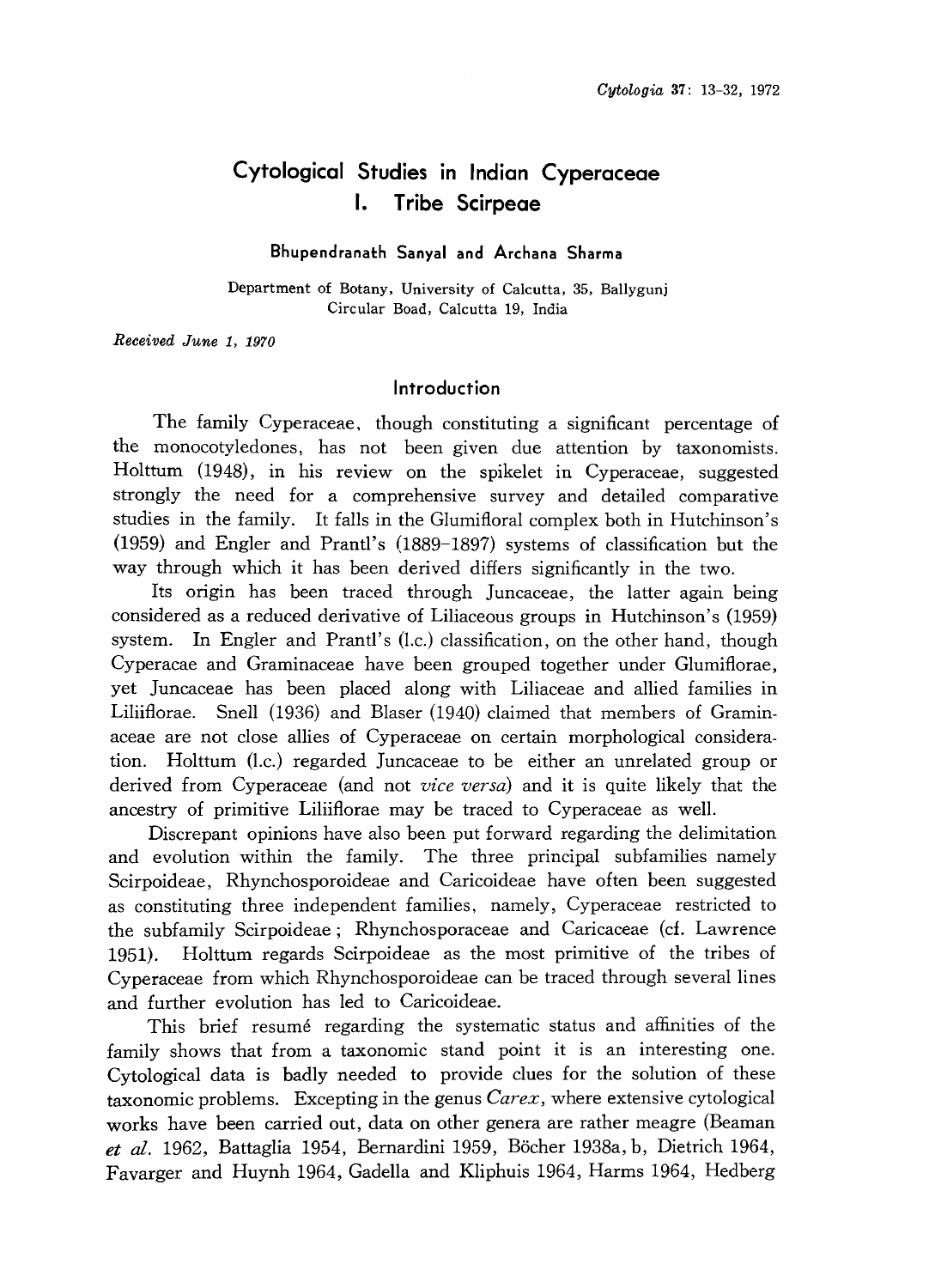| $\tilde{E}$ $\tilde{E}_1 \tilde{E}_2 \tilde{E}_3 \tilde{F}_1 \tilde{F}_1$<br>EEE <sub>1</sub> GGGGGGH<br>$B_2 B_2 D_1$<br>E E G G G G G H H H<br>6a<br>$E_3E_3GHH$<br>$E_1$ GGGHHH<br>B<br><b>E G G G G H H H</b><br><b>H</b><br>E<br>E, F G G G G G G G H<br>FGGGG<br>8a<br>20a<br>16a<br><b>AAAA</b><br>FFGGGGGH<br>$E_1$ $E_2$ $G$ $G$ $H$ $H$ $H$ $H$ $H$ $H$<br>$\mathbf{H}$<br>10a<br>17a<br>11a<br>i i !  <br><b><i><u>iiii</u></i></b><br>E E G G G H H H H H<br>$E E_1 G G G G G G G G G$<br>18a<br>В<br>19a<br>24a<br>E <sub>t</sub> C C C C G H H H H H<br><b>S R R G G G G G G G G G G H H</b><br>23a<br>28a<br>$E_1$ G G G<br>34a<br>$B_1 D E_2 G G G G G G G E_1 G G G G G G G G H H$<br>Ē<br>29a<br>26a<br><b>LECCGGHHH</b><br><b>i</b> i<br>I<br>$\mathbf{H}$ | $\bar{A}_1 \bar{B} \bar{B}_1 \bar{B}_2 \bar{C}$ | $\mathbf{D}$ | E E G G G G G G H H<br>1a | $A_1$ $G$ $G$<br>G G<br>7a       |
|-------------------------------------------------------------------------------------------------------------------------------------------------------------------------------------------------------------------------------------------------------------------------------------------------------------------------------------------------------------------------------------------------------------------------------------------------------------------------------------------------------------------------------------------------------------------------------------------------------------------------------------------------------------------------------------------------------------------------------------------------------------------------------|-------------------------------------------------|--------------|---------------------------|----------------------------------|
|                                                                                                                                                                                                                                                                                                                                                                                                                                                                                                                                                                                                                                                                                                                                                                               |                                                 |              |                           |                                  |
|                                                                                                                                                                                                                                                                                                                                                                                                                                                                                                                                                                                                                                                                                                                                                                               |                                                 |              |                           |                                  |
|                                                                                                                                                                                                                                                                                                                                                                                                                                                                                                                                                                                                                                                                                                                                                                               |                                                 |              |                           |                                  |
|                                                                                                                                                                                                                                                                                                                                                                                                                                                                                                                                                                                                                                                                                                                                                                               |                                                 |              |                           | $E_2E_3G$ $G$ $H$                |
|                                                                                                                                                                                                                                                                                                                                                                                                                                                                                                                                                                                                                                                                                                                                                                               |                                                 |              |                           |                                  |
|                                                                                                                                                                                                                                                                                                                                                                                                                                                                                                                                                                                                                                                                                                                                                                               |                                                 |              |                           | EGGH                             |
|                                                                                                                                                                                                                                                                                                                                                                                                                                                                                                                                                                                                                                                                                                                                                                               |                                                 |              |                           |                                  |
| 33a<br>$\overline{5}$                                                                                                                                                                                                                                                                                                                                                                                                                                                                                                                                                                                                                                                                                                                                                         | $\overline{E}_1 \overline{E}_1$ G               |              | $\overrightarrow{10}$     | G<br>E<br>$\mathbf{H}$<br>H<br>H |

Indian Cyperaceae I: explanation of figures in the text.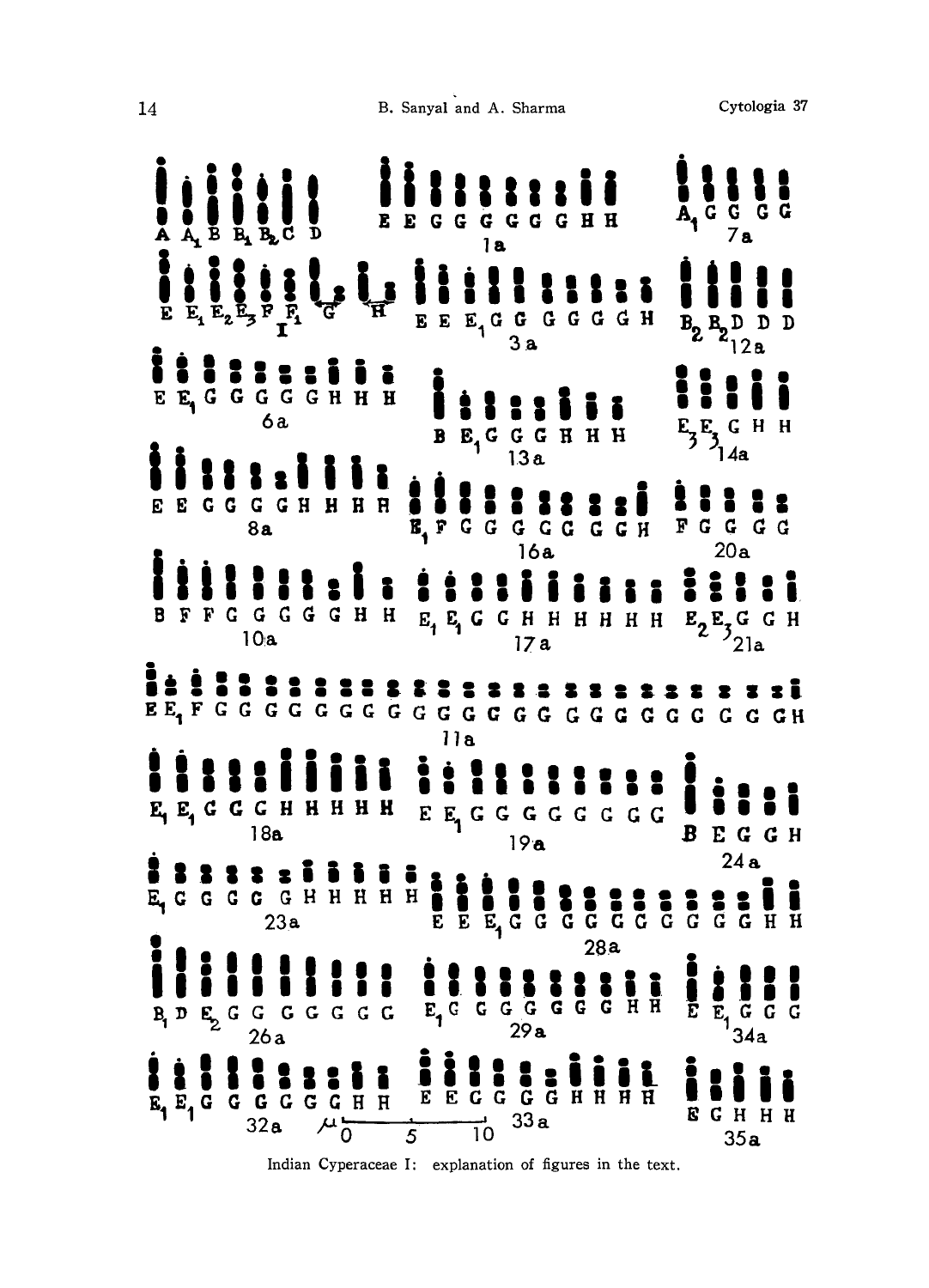and Hedberg 1964, Holmen 1952, Larsen 1955, Löve and Löve 1966, Löv and Ritchie 1966). Further cytological interest is seen in the possibility of the occurrence of diffuse centromere or polycentric chromosomes in some of the genera (Davies 1956, Hakansson 1958, Mori 1957, Sharma and Bal 1956, Strandhede 1959). The family holds ample promise for a detailed cytological investigation, particularly of the representatives growing in India. A detailed investigation on the Indian representatives has been undertaken and the results on the members of Scirpeae have been embodied in the present paper and on Cypereae in a subsequent one.

# Materials and methods

The present investigation has been carried out on thirty different species with three varieties and two types belonging to four genera of the tribe Scirpeae under the family Cyperaceae, collected from different parts of Eastern India.

Somatic studies were made from the root tips of the plants collected from the field and grown in suitable earthenware pots within the experimental gardens attached to the Department of Botany of the University of Calcutta.

For satisfactory temporary squash preparations trials were made with various pretreating chemicals used in different concentrations and proportions. The response of chromosomes to these chemicals varies from genus to genus as well as within the species of the same genus. The healthy root tips, for better penetration of the pretreating fluid, were first suctioned through a suction pump and then kept in these chemicals at  $2-4^{\circ}$ C for 5-10 minutes, and finally transferred to comparatively higher temperature for different periods of treatment.

For the genus *Scirpus* as a whole, pretreatment with a saturated aqueous solution of aesculine at a temperature of  $8\text{--}10\text{°C}$  for 3-4 hours gave well scattered metaphase plates. A mixture of aqueous solutions of aesculine and isopsoralene in the proportion 1:1 was effective for pretreatment in  $Scirpus$ at  $8-10\degree$ C for 3-4 hours. A mixture of the saturated aqueous solutions of aesculine, p-dichlorobenzene and isopsoralene used in the proportion 1: 1: 1 at  $8\text{--}10\text{°}$  for  $2\frac{1}{2}$  to  $3\frac{1}{2}$  hours proved to be satisfactory in the species of the genera Eleocharis, Fimbristylis and Lipocarpha.

After pretreatment, the root tips were fixed in a mixture of acetic acid ethyl alcohol  $(1:2)$  for one to two hours, then heated in a mixture of 2% acetic orcein-(N) HCl  $(9:1)$  solution for 5-6 seconds and kept in it for 24 hours. A pinch of ferric acetate crystals was also added to it to intensify staining. They were finally squashed in 45% acetic acid for observation.

For temporary smear preparations inflorescences of suitable size were fixed in acetic acid-ethyl alcohol  $(1:1)$  for 1 hour, transferred to 70% ethyl alcohol and smeared in a drop of 2% acetic-carmine solution. For scattering of the meiotic chromosomes inflorescences were pretreated with 0.002M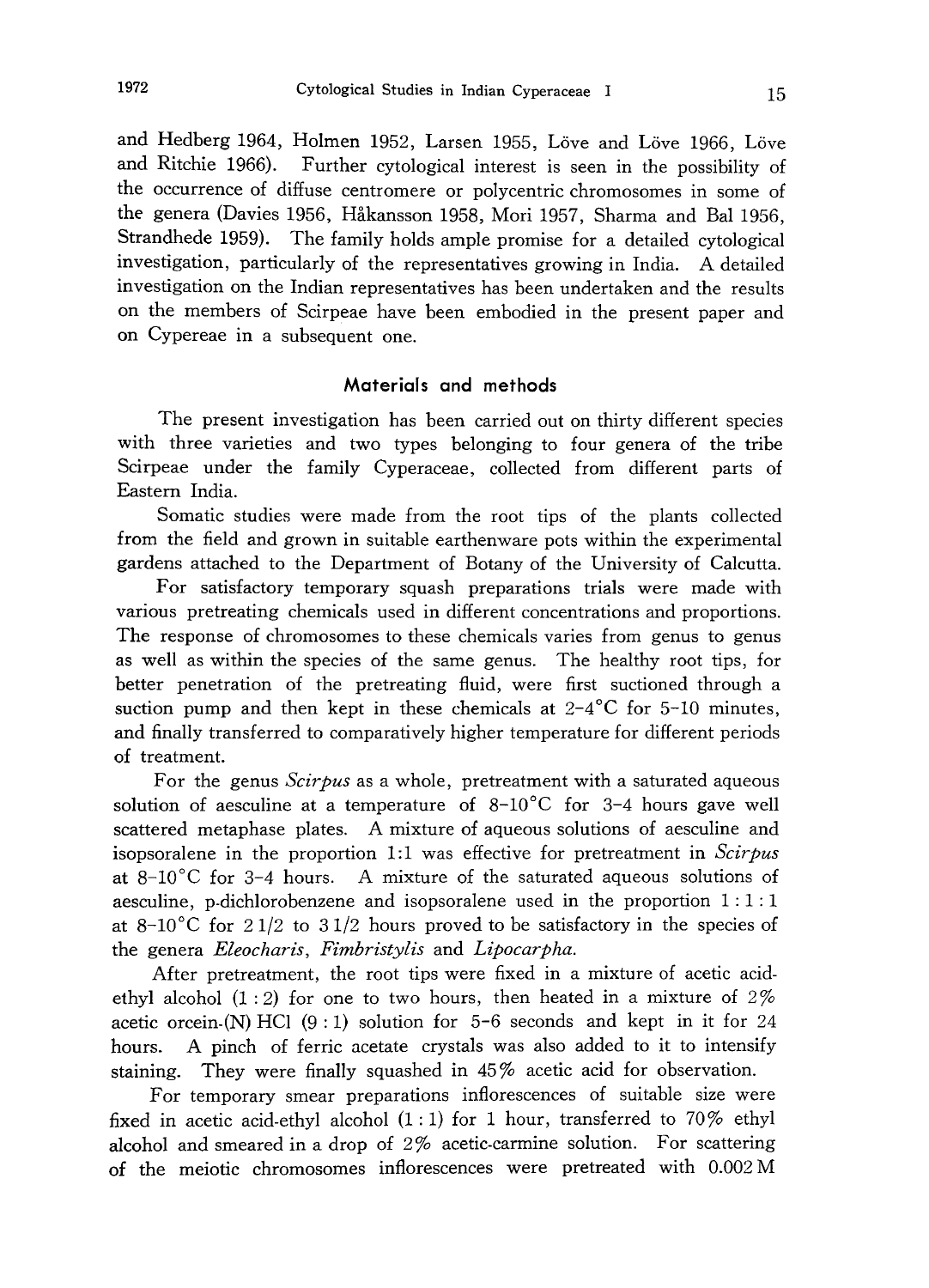

Indian Cyperaceae I: explanation of figures in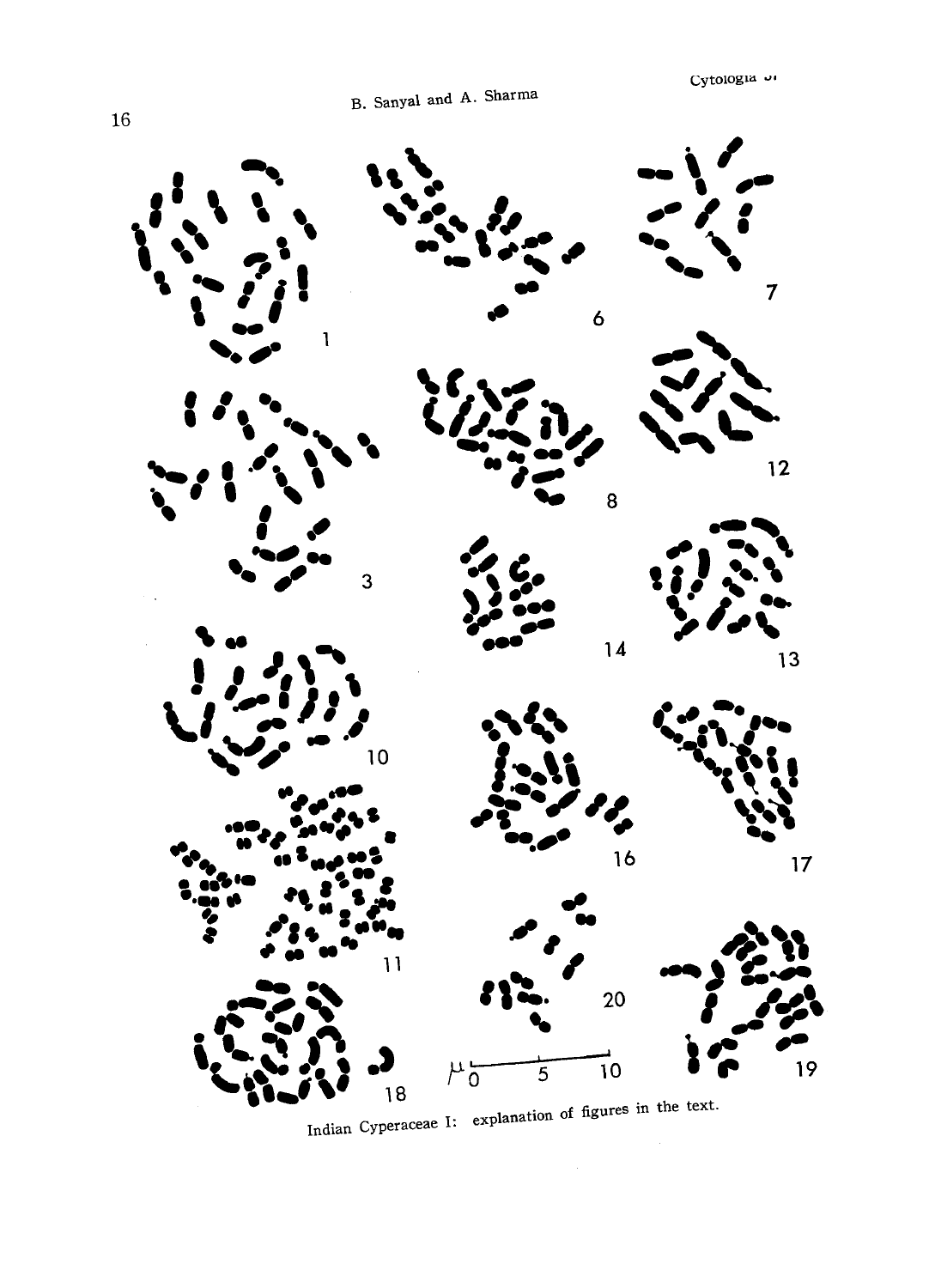oxyquinoline solution at a temperature of  $8\text{--}10\text{°C}$  for 30 minutes to 1 hour followed by fixation in acetic acid-ethyl alcohol mixture (1:1), wherever necessary.

The mitotic figures were drawn at a table magnification of approximately  $\times$  3,000 using a Zeiss microscope with a compensating eye piece of  $\times$  20, an apochromatic objective and an aplanatic condenser. In all cases, idiograms were drawn from temporary preparations and were verified from several metaphase plates. Variant metaphase plates were drawn wherever encountered.

### **Observations**

The somatic chromosome numbers of the different species and varieties of the tribe Scirpeae, so far investigated, vary considerably. In the genus Eleocharis the somatic chromosome number of the different species has been found to range from  $2n=10$  to  $2n=54$ . The somatic numbers of most of the species of the genus Fimbristylis are multiples of their basic number which is held to be 5, excepting in two cases where it has been found to be  $2n=22$  and  $2n=24$ . *Lipocarpha argentea* reveals  $2n=26$  chromosomes. The range of somatic number of the species of the genus Scirpus worked out here is from  $2n=28$  to  $2n=80$ .

A detailed karyotype analysis reveals a gross morphological similarity in the chromosome complements of the entire family. The chromosomes, on an average, are very short in length, in comparison to the cells. Size difference is not marked with a gradual gradation. On the basis of their relative length they can be divided into three broad groups, viz.—comparatively long, medium and short. From a study of the general morphological features a number of chromosome types is seen to be common to all of them. A critical analysis, however, shows that minor alterations in the representatives of the types are met with in different species which may be considered as criteria for the identification of these species.

The following different types depending on the locations of primary and secondary constriction regions and size of the chromosome have been recorded (Fig. 1).

Type A-Comparatively long chromosome, longest in the set with both primary and secondary constrictions. One of the constrictions is submedian to nearly submedian in position and the other one is subterminal to nearly terminal at the distal end of the long arm. The middle segment is much longer than the terminal ones.

Type  $A_1$ —Comparatively long chromosome with a primary constriction ranging from nearly median to nearly submedian in position and a satellite at the distal end of the long arm. It differs from A in that the smaller end segment is a satellite.

Type B-Comparatively long chromosome with both primary and secondary constrictions. One of the constrictions is median to nearly submedian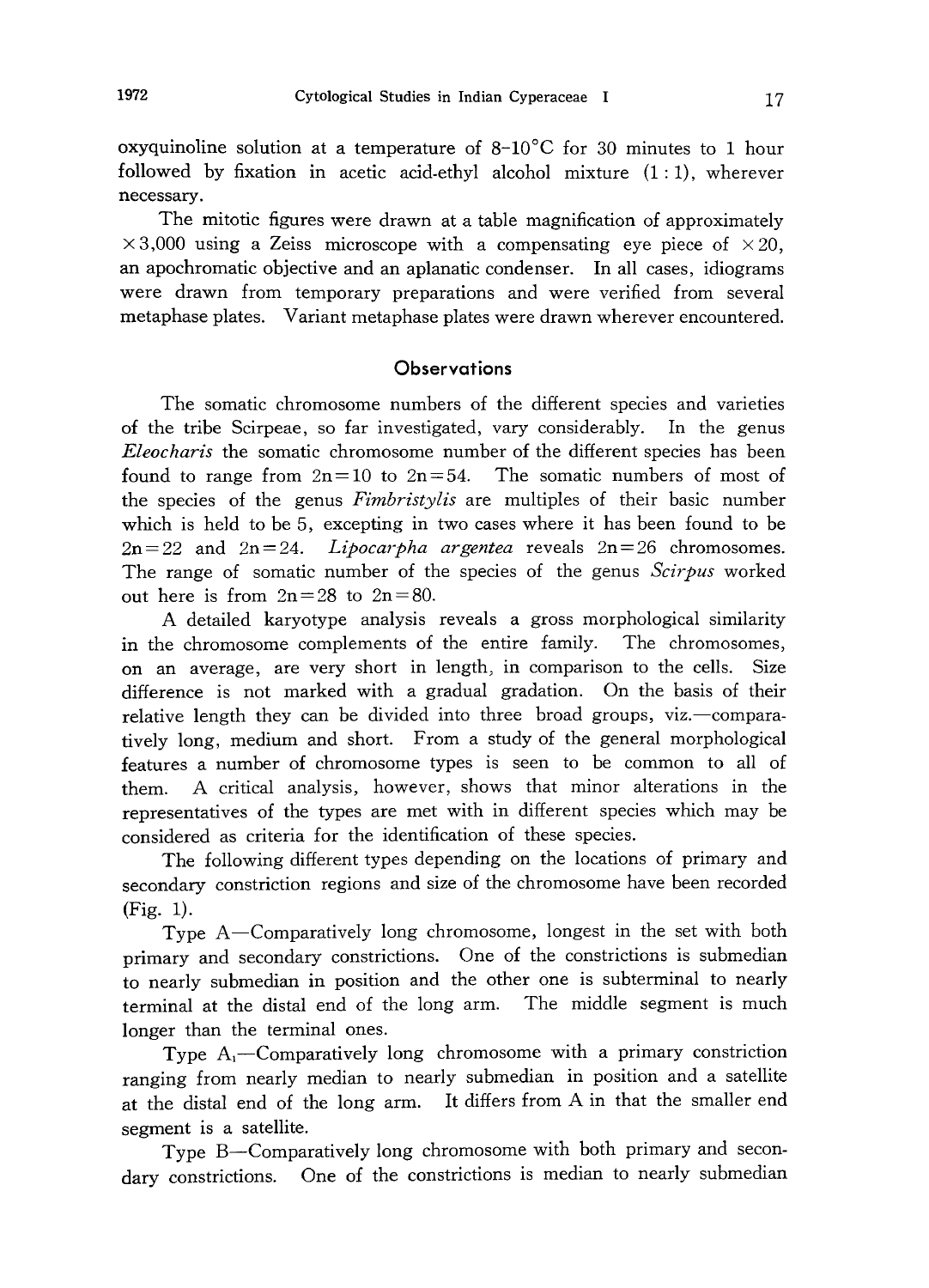

Indian Cyperaceae I: explanation of figures in the text.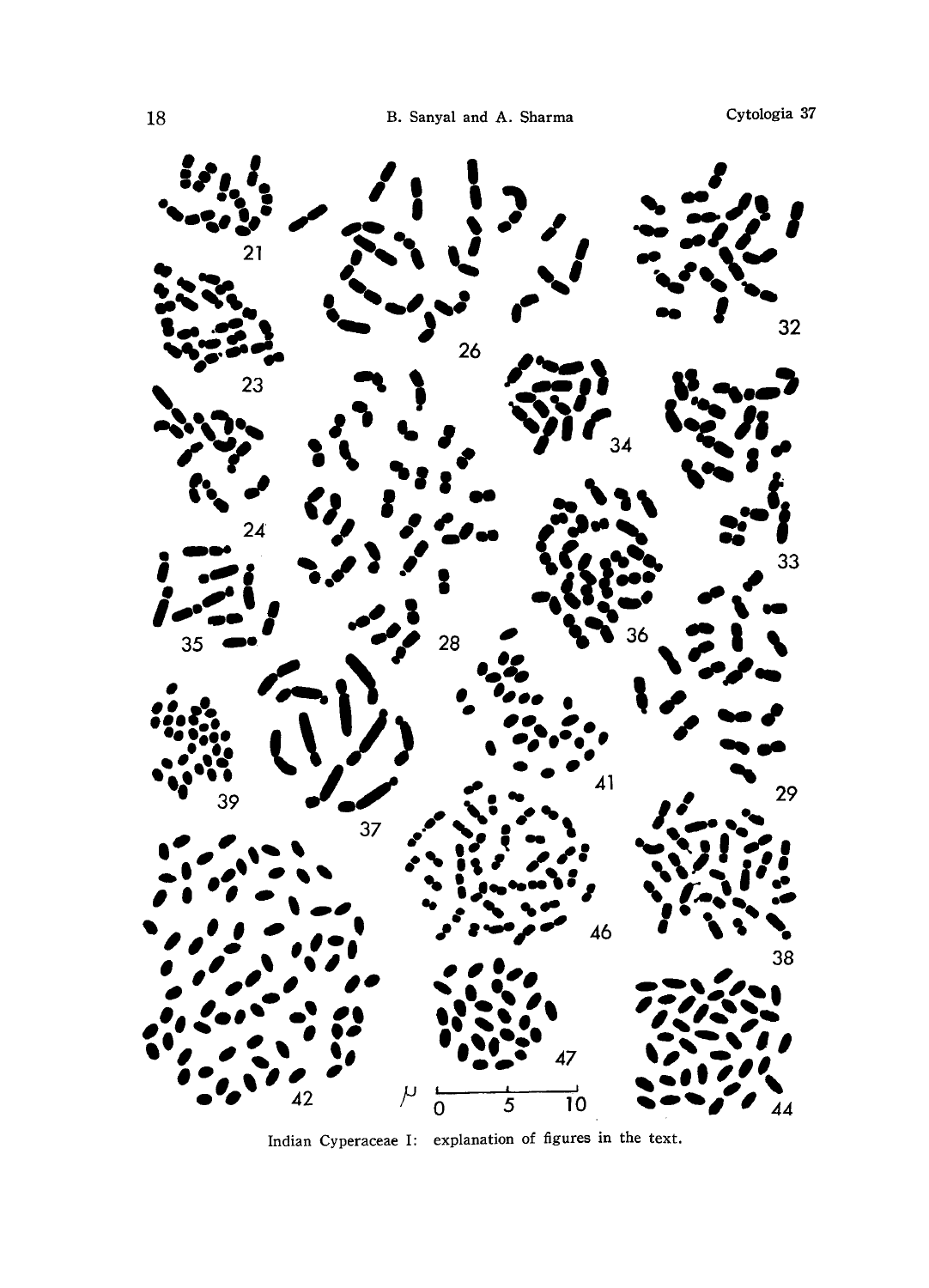in position. The other one is subterminal in position situated on the distal end of the comparatively shorter arm. The middle segment is nearly two third the length of the other arm and nearly double the length of the distal segment.

Type  $B_1$ —Comparatively long chromosome with two constrictions. One of the constrictions is situated at the median to nearly median position and the other one at the submedian to nearly subterminal position on the com paratively shorter arm of the chromosome. The lengths of the middle and the shorter terminal segments are almost equal.

Type  $B_2$ —Comparatively long chromosome with median to nearly median primary constriction and a satellite at the distal end of one arm.

Type C-Comparatively long chromosome with a primary constriction located in subterminal to nearly submedian positions. The shorter arm is almost one third to one fourth of the length of longer arm.

Type D-Comparatively long chromosome with primary constriction median to nearly median in position.

Type E-Medium sized chromosome with two constrictions, primary and secondary. One of the constrictions is median to nearly median in position. The other one is subterminal at the distal end of the comparatively shorter arm. The distal segment is almost one third the length of the middle segment.

Type  $E_1$ —Medium sized chromosome with a median primary constriction and a satellite at the terminal end of one of the arms.

Type  $E_2$ —Medium sized chromosome with two constrictions, primary and secondary. One of them is median to nearly median in position and the other one is submedian in position on one side of the chromosome. The middle segment is almost equal in length to the shorter segment beyond the submedian constriction.

Type  $E_3$ —Medium sized chromosome with both primary and secondary constrictions. The two constrictions are submedian in position at the two opposite ends of the chromosome. The constrictions divide the chromosome into three almost equal parts.

Type F-Medium sized chromosome with submedian to nearly submedian primary constriction and a satellite at the distal end of the long arm.

Type  $F_1$ —Medium sized chromosome with both primary and secondary constrictions. The two constrictions are situated in nearly submedian positions at the two opposite ends of the chromosome. The end segments are equal in length. The middle segment is double the length of one of the end segments.

Type G-Small chromosome with a primary constriction median to nearly median in position grading from medium sized to short.

Type H-Small chromosome with a primary constriction lying in nearly subterminal to nearly submedian positions grading from medium sized to short.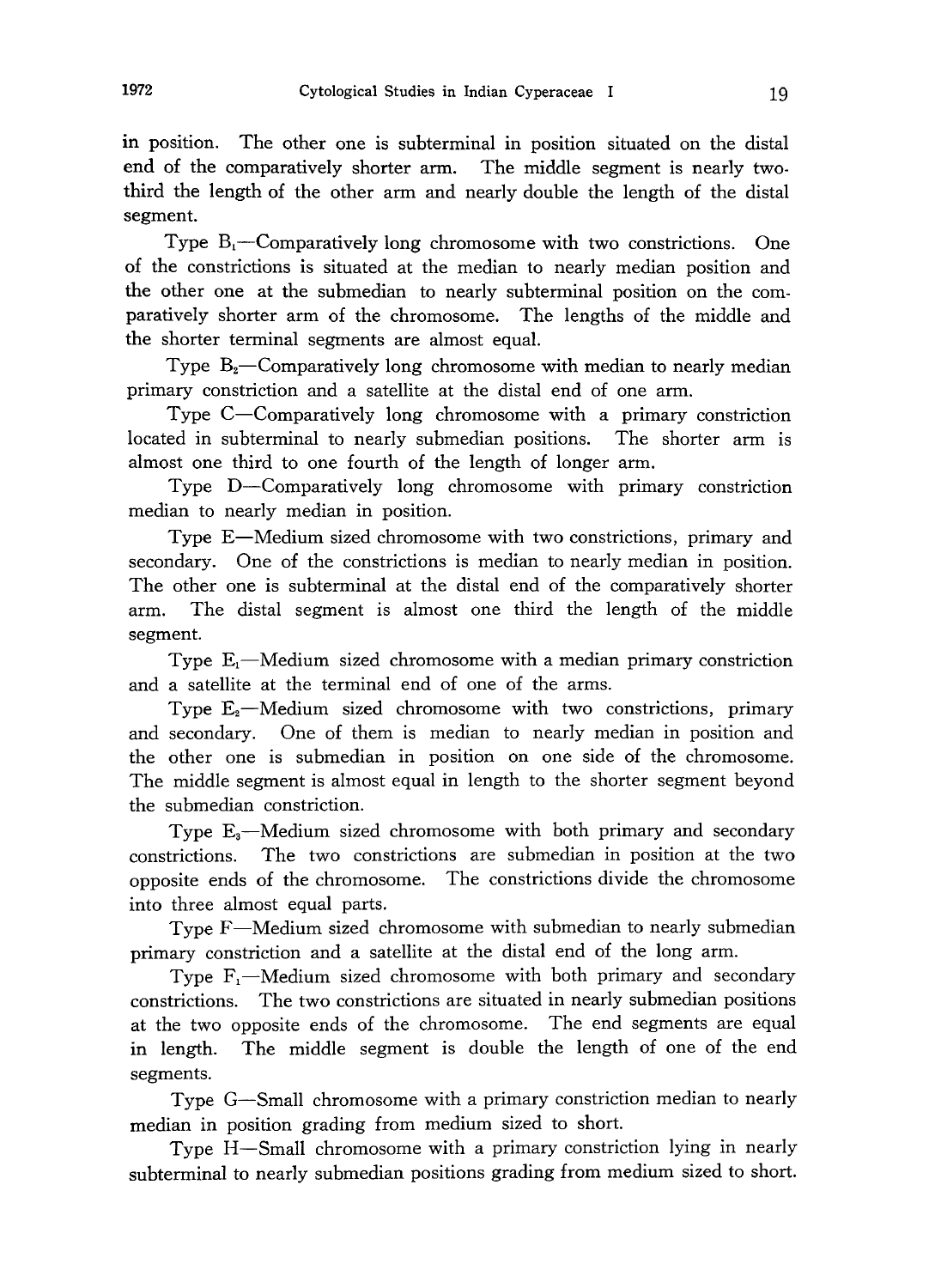

Indian Cyperaceae I: explanation of figures in the text.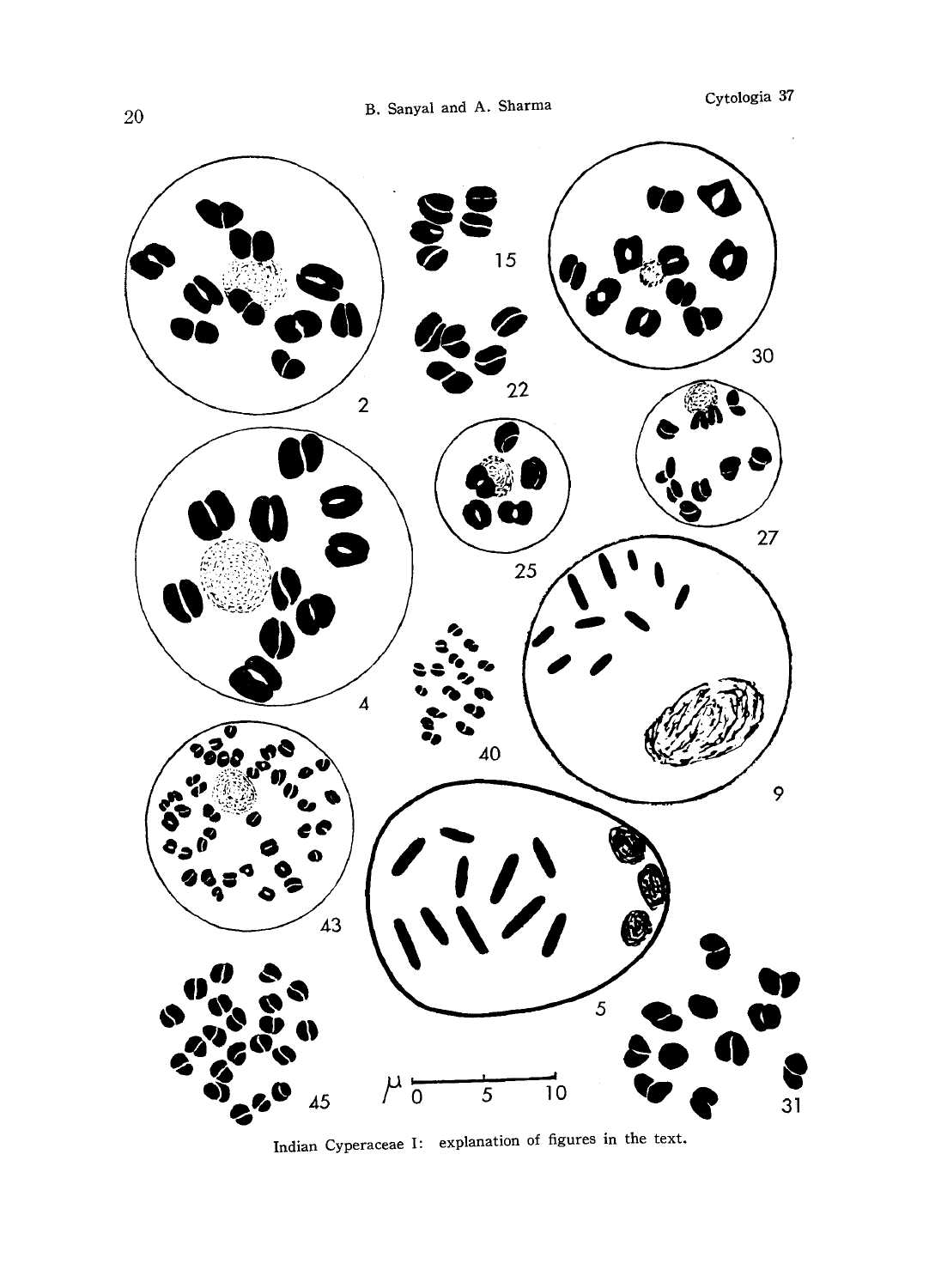### Genus-Eleocharis

Seven species and two cytotypes have been worked out in this genus.

- *E. afflata* Steud. Type I  $2n = 20 = 4E + 12G + 4H = 3.7 2\mu$  (Figs. 1 and 1a).  $n=10_{II}$  (Fig. 2).
- E. afflata Steud. Type II  $2n = 20 = 4E + 2E_1 + 12G + 2H = 3.4 1.8\mu$  (Figs. 3, 3a, 4, 5).  $n=10<sub>II</sub>$ .

The division of the PMC nucleus continues beyond the metaphase II. The metaphase presents ten chromosomes at its broader end and three organising nuclei at its narrower end suggesting the origin of polysporous condition in the pollen grain.

- *E. atropurpurea* Kunth Type I  $2n = 20 = 2E + 2B_1 + 10G + 6H = 2.6 1.4\mu$  (Figs. 6 and 6a).
- E. atropurpurea Kunth Type II  $2n=10=2A_1+8G=3.3-2.2\mu$  (Figs. 7, 7a).
- E. capitata R. Br.  $2n = 20 = 4E + 8G + 8H = 3.3 1.3\mu$  (Figs. 8, 8a, 9).  $n = 10<sub>II</sub>$ .
- E. congesta Don.  $2n = 20 = 2B + 4F + 10G + 4H = 3.5 1.5\mu$  (Figs. 10, 10a).
- E. fistulosa Schult.  $2n=54=2E+2E_1+2F+46G+2H=2.3-1.0\mu$  (Figs. 11, 11a).

E. ovata R. Br.  $2n = 10 = 4B_2 + 6D = 3.5 - 2.8\mu$  (Figs. 12, 12a).

E. palustris R. Br.  $2n = 16 = 2B + 2E_1 + 6G + 6H = 3.6 - 1.9\mu$  (Figs. 13, 13a).

# Genus-Fimbristylis

Fourteen species with three varieties and one cytotype have been worked out in this genus.

- *F. aestivalis* Vahl.  $2n = 10 = 4E<sub>3</sub> + 2G + 4H = 3.1 2.5\mu$  (Figs. 14, 14a, 15).  $n=5$ <sub>II</sub>.
- F. dichotoma Vahl.  $2n = 20 = 2E_1 + 2F + 14G + 2H = 2.9 1.5\mu$  (Figs. 16, 16a).
- F. diphylla Vahl.  $2n = 20 = 4E_1 + 4G + 12H = 2.2 1.5\mu$  (Figs. 17, 17a).
- *F. diphylla var. annua* R. and S.  $2n = 20 = 4E_1 + 6G + 10H = 3.0 2.1\mu$  (Figs. 18, 18a).
- F. diphylla var. pluristriata Clarke  $2n = 20 = 2E + 2E_1 + 16G = 2.6 1.6\mu$  (Figs. 19, 19a).
- *F. dipsacea* Benth.  $2n = 10 = 2F + 8G = 2.1 1.3\mu$  (Figs. 20, 20a).
- *F. ferruginea* Vahl.  $2n = 10 = 2E_2 + 2E_3 + 4G + 2H = 2.3 1.8\mu$  (Figs. 21, 21a, 22).  $n=5$ <sub>II</sub>.
- F. junciformis Kunth  $2n = 22 = 2E_1 + 10G + 10H = 2.1 1.2\mu$  (Figs. 23, 23a).
- F. miliacea Vahl.  $2n = 10 = 2B + 2E + 4G + 2H = 4.2 2.0\mu$  (Figs. 24, 24a, 25).  $n = 5_{II}.$
- F. monostachya Hassk.  $2n = 20 = 2B_1 + 2D + 2E_2 + 14G = 4.3 2.2\mu$  (Figs. 26, 26a, 27).  $n = 10$ <sub>II</sub>.
- F. podocarpa Nees.  $2n=30=4E+2E_1+20G+4H=2.6-1.3\mu$  (Figs. 28, 28a).
- F. polytrichoides Vahl.  $2n = 20 = 2E_1 + 14G + 4H = 2.7 1.8\mu$  (Figs. 29, 29a, 30, 31).  $n=10$ <sub>II</sub>.

About 30% of the PMC division contains two univalent chromosomes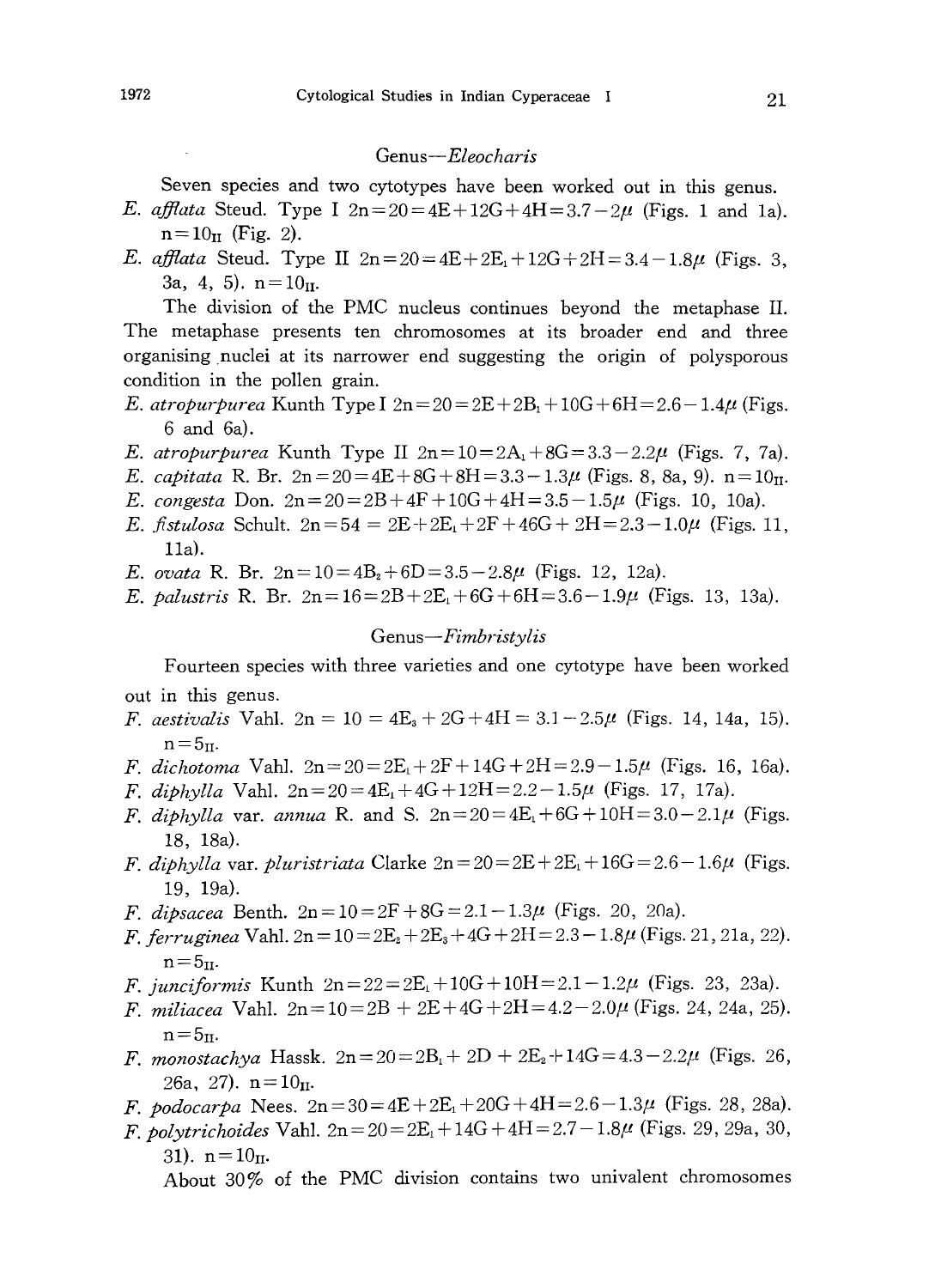

Indian Cyperaceae I: explanation of figures in the text.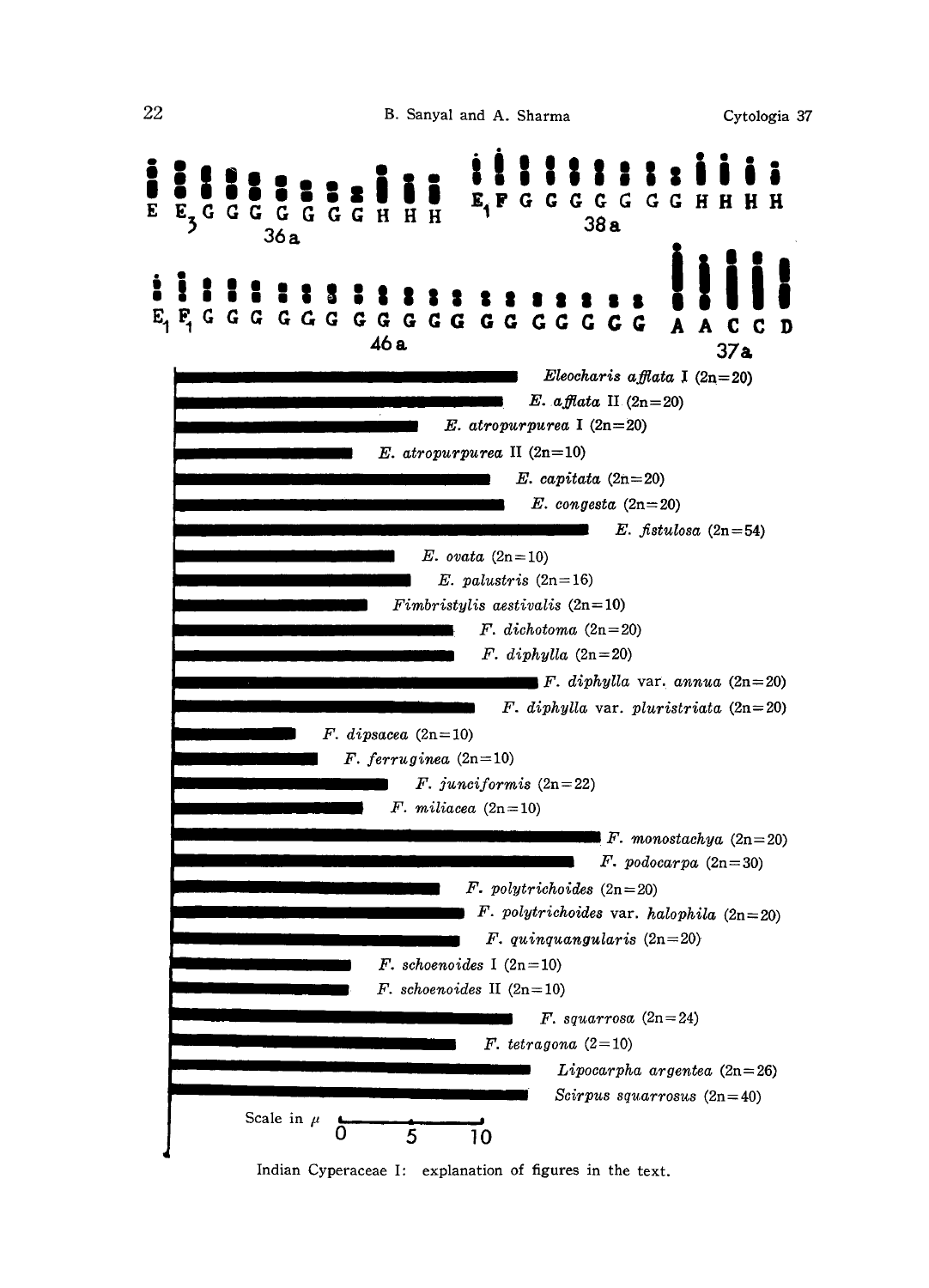- at the meiotic metaphase I. The metaphase I of this abnormal plate shows  $9_{II} + 2_{I}$  (Fig. 31).
- F. polytrichoides var. halophilia Kurz.  $2n=20=4E_1+12G+4H=2.7-1.6\mu$ Figs. 32, 32a).
- *F. quinquangularis* Kunth  $2n = 20 = 4E + 8G + 8H = 2.6 1.4\mu$  (Figs. 33, 33a).
- F. schoenoides Vahl. Type I  $2n = 10 = 2E + 2E_1 + 6G = 3.4 2.5\mu$  (Figs. 34, 34a).
- *F. schoenoides* Vahl. Type II  $2n = 10 = 2E + 2G + 6H = 3.2 2.3\mu$  (Figs. 35, 35a).
- F. squarrosa Vahl.  $2n = 24 = 2E + 2E<sub>3</sub> + 14G + 6H = 2.8 1.3\mu$  (Figs. 36, 362).
- F. tetragona R. Br.  $2n=10=4A+4C+2D=4.7-3.6\mu$  (Figs. 37, 37a).

# Genus-Lipocarpha

L. argentea R. Br.  $2n=26=2E_1+2F+14G+8H=2.6-1.4\mu$  (Figs. 38, 38a).

# Genus-Scirpus

Six species of the genus have been worked out. Except in one species, primary constrictions were not observed.

- S. articulatus L.  $2n=32=1.1-0.7\mu$  (Figs. 39, 40),  $n=16_{\text{II}}$ .
- S. isolepis Boeck.  $2n = 30 = 1.5 1.0\mu$  (Fig. 41).
- S. lacustris L.  $2n=80=1.6-1.2\mu$  (Figs. 42, 43),  $n=40<sub>II</sub>$ .
- S. mucronatus L.  $2n=42=1.9-1.3\mu$  (Figs. 44, 45),  $n=21_{\text{II}}$ .
- S. squarrosus L.  $2n=40=2E_1+2F_1+36G=2.2-1.0\mu$  (Figs. 46, 46a).
- S. suspinus L.  $2n = 28 = 1.7 1.0\mu$  (Fig. 47).

#### Discussion

The different genera included within the present work fall under the tribe Scirpeae of Pax as adopted by Rendle (l. c.) and Engler and Prantl (l.c.). The genera Eleocharis, Fimbristylis, Lipocarpha and Scirpus are included within Scirpeae *sensu stricto* of Hutchinson (1959). In the former classification, the family Cyperaceae starts with Scirpeae being the most primitive one, whereas in the latter, Cypereae is the first tribe followed by Scirpeae.

#### Evolution and interrelationship within Scirpeae

In *Eleocharis* nine species and varieties have been studied during the present investigation and varying chromosome numbers have been reported. Though majority of the species is characterized by  $n=5$  chromosomes yet there are others, such as  $E.$  palustris and  $E.$  fistulosa, showing multiples of 8 and 9 chromosomes respectively. In both E. afflata and E. atropurpurea, diploidy and polyploidy have been reported. External morphological differ ences are associated with polyploidy, but no ecological correlation with chromo some number could be brought out in them. Both the cytotypes of  $E$ . afflata were collected from temperate regions at Shillong, whereas those of E. atropurpurea were obtained from saline areas. Whether there is any physio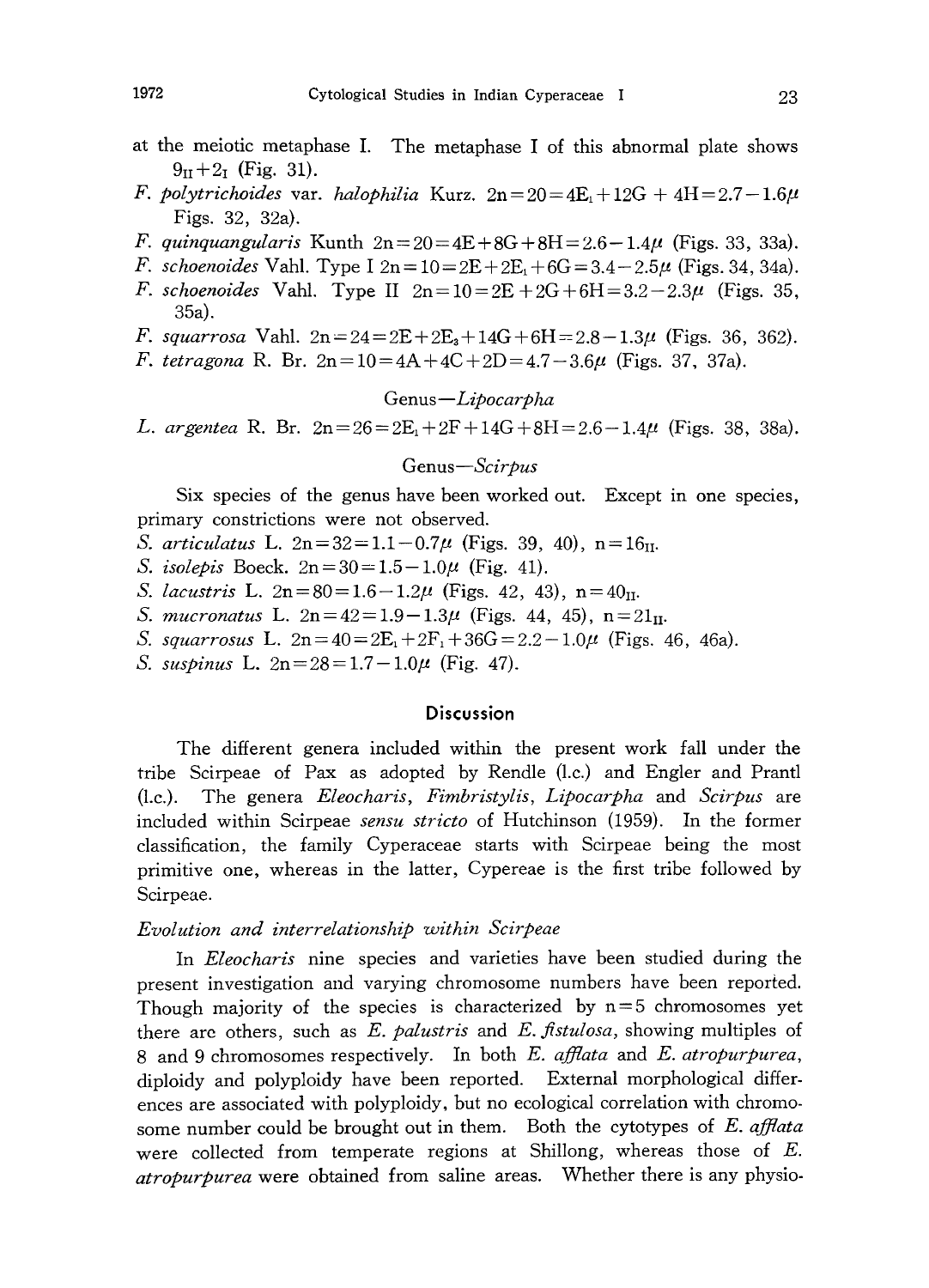logical adaptation involved in this difference is not yet known.

Extensive cytological investigation has been carried out in different centres of the world (Avdulov 1931, Baksay 1957, 1958, Davies 1956, Doxey 1938, Hakansson 1928, 1929, 1954, Harms 1964, Hedberg and Hedberg, 1964, Hicks 1929, Knaben 1950, Levitsky 1948, Lewis, K. R. and John 1961, Lewis 1962, Löve 1954, Löve and Löve 1956, 1961, Saunte 1958, Sorsa 1962, Tanaka 1937a, 1942, Tarnavschi 1948), but not in India, on the genus *Eleocharis*, which is often referred to as its synonym *Heleocharis*. Though  $n=5$  in the most predominant number reported in the genus, yet extensive aneuploidy and polyploidy have been observed in different taxa.  $E$ . palustris and  $E$ . uniglumis are very good examples of intraspecific variation in chromosome number. A large number of aneuploid and polyploid cytotypes has been reported by Strandhede (1958) in both. In addition to these species, intraspecific variations though not so prevalent, have been reported in other species as well.

One of the principal reasons for which *Eleocharis* has been subjected to such extensive cytological investigation is the nature of its centromere, which has been supposed to be either diffuse or polycentric (Håkansson 1958, Strandhede 1958, 1961). The evidences put forward in support of the diffuse nature of the centromere involve parallel movement of the chromatids on the spindle, behaviour in meiosis, as well as survival of the fragments following irradiation. Moreover structural alterations have been regarded as one of the important features in the evolution of its species as exemplified by the heteromorphicity of the chromosome.

In the present work, on the other hand, where suitable pretreatment chemicals after standardization have been applied for the clarification of chromosome structure, no evidence of the diffuse nature could be deduced. The idiograms show localised centromeres in all the chromosomes even in the species with a chromosome number of  $2n=10$ . Evidences of the existence of localised centromere could he obtained from anaphase cells as well where the chromosomes show typical bends. Such anaphase configuration of course could be obtained only in preparations made without any pretreatment as otherwise spindle formation would be inhibited.

That structural changes play a very effective role in the evolution of species of *Eleocharis* is also seen from the karyotype difference between different species. Though following a common pattern in the gross morpho logy yet the positions of primary and secondary constrictions vary. Meiosis is mostly regular excepting the occurrence of polyspory in certain cases, as for example in  $E$ . afflata. The evidence of structural alteration, coupled with regular meiotic behaviour, suggests that the species has attained homozygosity with respect to these alterations.

Considerable discussions have been held with regard to the two species E. palustris and E. uniglumis. Individuals of these species so far collected from Europe have shown diffuse centromere in their chromosomes (Walters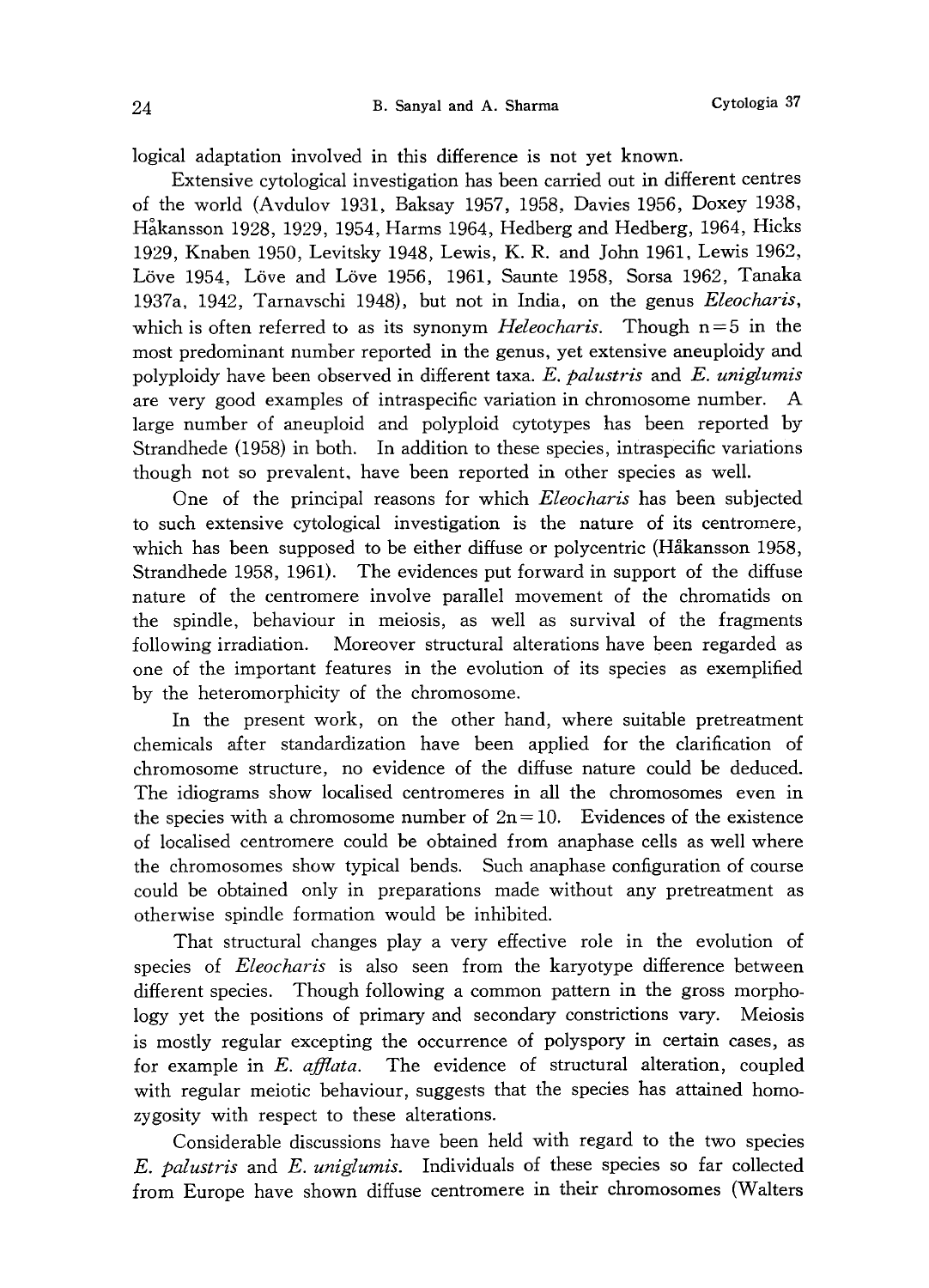1949, 1950, 1953). Saunte (1958) regarded the two species as a *palustris*uniglumis complex and suggested their relationship with each other. He postulated that the 16 chromosomed E. palustris is an isolated entity, whereas there are gradations between 38 chromosomed palustris and 48 chromosomed uniglumis. Further work on morphological, cytological and genetical lines was suggested by him to assess the proper specific status of  $E$ . palustris and E. uniglumis. He visualized introgressive hybridization between E. palustris and  $E$ . uniglumis and also held that the 10 chromosomed Russian (Levitsky 1931) representative may be a different one . On the other hand, Lewis and John (1961) have shown that in populations growing at Oxford, a number of intermediaries and hybrids of E. palustris variety microcarpa ( $2n=16$ ) and E. palustris variety vulgaris ( $2n=38$ ) occurs in nature. The viability of the different aneuploid numbers has been suggested to be due to hybridiza tion. They further claimed that in these species , constrictions could often be located, but their positions were not constant.

In the present work on  $E$ . palustris, only a  $2n=16$  form was collected in populations growing at Ranchi in tropical India. The most interesting feature, however, is the occurrence of constriction in this species, the position of which has been found to be constant as in other species too. Secondary constrictions also have been located, in addition to the primary constriction having the centromere. Further work on this particular species is needed on collections from different parts of India to explore the possibility, if any, of the occurrence of hybrids between 16 and 38 chromosomed forms as noted by Lewis and John (l.c.) and also between  $E$ . *palustris* and  $E$ . *uniglumis* as observed by Saunte (l.c.).

All species of *Eleocharis* investigated here show localised centromere as against diffuse centromere demonstrated by previous authors. In the present investigation, as pointed out before, special techniques were employed for the study of chromosomes of *Eleocharis* in which diffuse centromere has so far been reported. In all populations growing in India, and investigated so far, localised centromere has been found to be universal.

In view of the previous findings where diffuse centromeres have been demonstrated in clear preparations, supplemented by photomicrographs from individuals collected at Europe, as against the localised centromere found in the Indian species, it is likely that the diffuse nature of the centromere, though a primitive character, has undergone further evolution within the genus itself. Possibly such evolution, leading to their localised nature, may be related to their adaptation under different environmental conditions. This correlation though yet unexplored may quite likely exist in view of such fundamental differences between representatives growing in different parts of the world. One can visualize that species and populations showing diffuse centromere undoubtedly represent a primitive level as compared to those having centro meres localised. It is also likely that the former should be obtained in a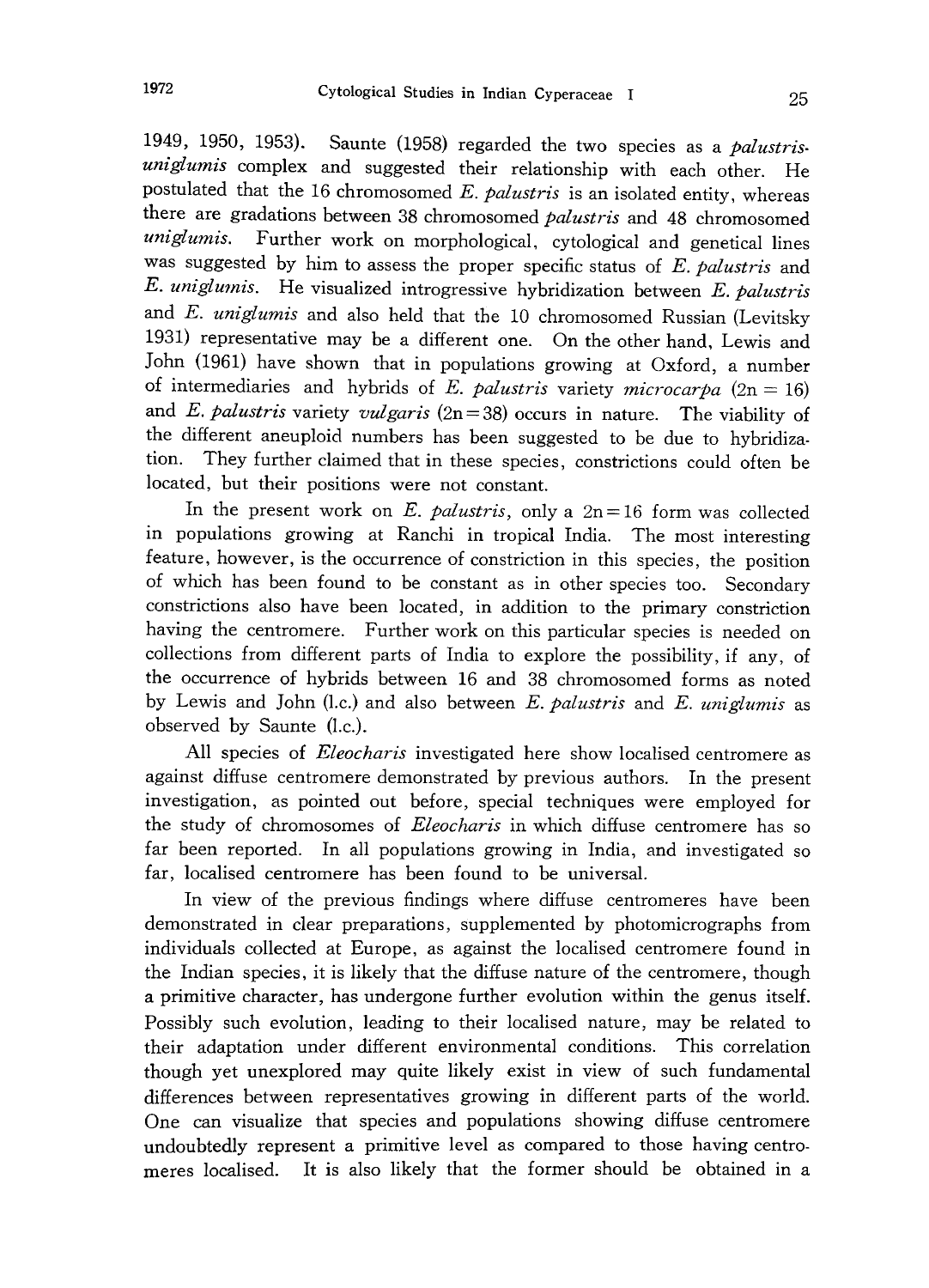very high frequency in areas of their origin or more precisely where the gene centre is located. Genus Eleocharis provides, therefore, an interesting material for the study of different stages of chromosome differentiation associated with their adaptability. It is specially necessary to study such behaviour in E. palustris in view of the overwhelming evidence of the diffuse and localized nature of centromere in the same taxon.

From a survey of the different chromosome numbers in species of *Eleocharis* both in Indian and other taxa,  $n=5$  is apparently the lowest chromosome number reported for the genus and may indicate possibly the basic one. That in the Indian representatives of the species of *Eleocharis*, duplication of chromosomes instead of fragmentation, has played an effective role in the evolution of species is also borne out from the histogram (vide histo gram). In E. atropurpurea there is a considerable increase in chromatin length in polyploid form as compared to its diploid counterpart. In addition to this intraspecific variation, such evidences are also available at the inter specific level. Species with higher chromosome numbers showed corresponding increase in chromatin matter as compared to those with lower chromosome numbers. Interspecific differences however may not be considered as an important clue in this respect, but the intraspecific difference noted in  $E$ . atropurpurea is very significant. In the polyploid form of E. atropurpurea the chromatin length, though increased, is not double the amount of that noted in the diploids. This behaviour, however, is not uncommon in flowering plants, where a slight decrease in chromosome size associated with polyploidy has been noted (vide Sharma and Sharma 1959) in a number of cases. The exact cause of this decrease is not fully known, though, compact spiralization of chromosome as well as elimination of heterochromatin have been suggested as the explanations for this behaviour.

The other interesting genus within the tribe Scirpeae of Hutchinson (l.c.) is Scirpus, having a completely aquatic or marshy habit. Different chromosome numbers  $(2n=26, 42, 56, 58, 62, 104, 110)$  have been reported in this genus and it is very difficult to work out the exact basic number from these records (Beetle 1941, Ehrenberg 1945, Hakansson 1928, Heilborn 1927, 1938, 1939, Hicks 1928, Jörgensen et al. 1958, Kostriukova 1930, Löve 1950, Moore 1960, Otzen 1962, Piech, 1924, 1927, Rodrigues 1953, Schuyler 1964, Sharma and Bal 1956, Skottsberg 1955, Sorsa 1963, Tanaka 1937b, 1948). On the other hand, the six species or  $Scirpus$  investigated during the present work also show varying chromosome series namely  $n=14$ , 15, 16, 20, 21 and 40. In general, as compared to other genera,  $Scirpus$  is characterized by very high chromosome numbers and extensive aneuploidy. Diffuse centromeres were reported by previous authors in this genus (Otzen 1962, Sharma and Bal 1956). In the present work too, excepting in one species of Scirpus, no evidence of localised centromere has been found in any other species. Only in S. squarrosus clearly localised centromere has been detected. There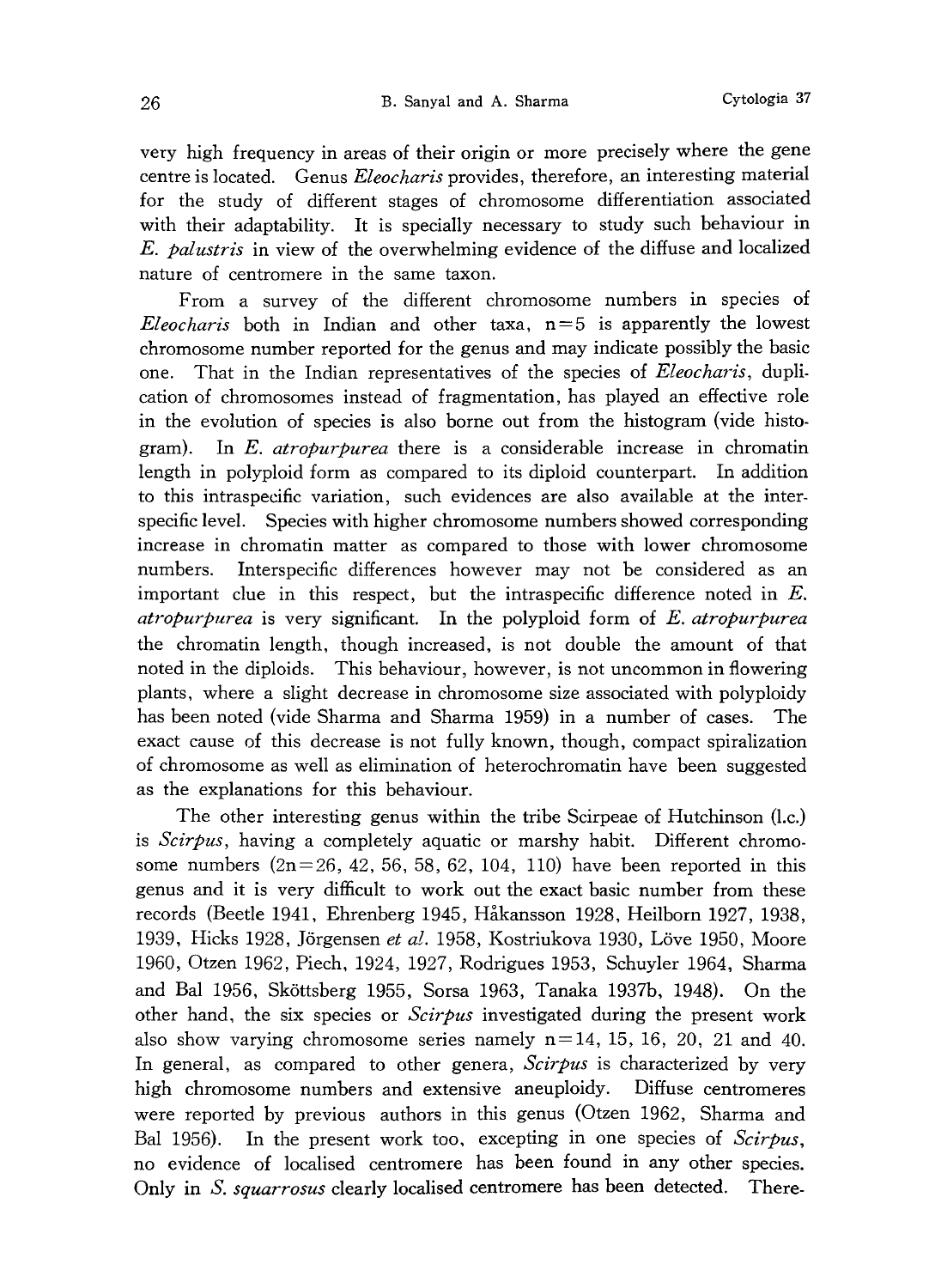fore, similar to *Eleocharis*, it may be suggested that in *Scirpus* as well, diffuse centromere should not be considered as a universal characteristic and evolution toward localised centromere has been achieved and adapted under certain conditions.

The extensive aneuploidy in this genus can easily be accounted for on the basis of fragmentation of chromosomes and the survival of the fragments as distinct chromosomes, due to the diffuse nature of the centromere. In view of the extensive fragmentation of chromosome and subsequent evolution of species it is difficult to ascertain the basic number of the particular genus. However, of the different numbers so far reported,  $2n=28$ , 30 and 32 are the lowest, of which multiples of 7 and 8 chromosomes occur in a very high frequency. From these data, it may reasonably be claimed that 7 and 8 chromosomes became stabilized at an early stage of evolution of this genus and subsequent hybridization and duplication from the basic sets resulted in further diversification. Diffuse nature of the centromere, chromosome frag mentation, coupled with extensive vegetative reproduction, characteristics of Cyperaceae, have contributed greatly to the evolution of different species.

Saunte (1958) observed conspicuous difference in morphology specially in size between chromosomes of Scirpus and Eleocharis, which he considered as one of the evidences against merger of the two as suggested by certain taxonomists. However in the present investigation, no conspicuous difference in chromosome size could be noticed between species with high chromosome numbers of Scirpus and Eleocharis, so far as Indian representatives are concerned. But this negative evidence need not be taken as a criterion for merger of the two which, as far as other evidences show, is certainly not desirable. As within the family Cyperaceae as a whole, even between different genera chromosome size has been found to be identical, there seems to be no reason to merge the two genera which have been kept separate by modern taxonomists on the basis of their external morphology.

The genus Fimbristylis of which eighteen species have been investigated during the present work shows a constant chromosome number of  $n=5$  or 10 excepting F. junciformis and F. squarrosa with  $2n=22$  and 24 chromosomes respectively. In previous reports too  $(2n=10, 16, 20, 24, 28, 44, 38,$ Chuang et al. 1963, Dnyansagar and Tiwari 1956, Gadella and Kliphuis 1963, Sharma and Bal 1956, Sharma, B. R. 1962, Skottsberg 1955, Tanaka 1937a) excepting in a few species such as F. complanata, F. cymosa, F. makinoana and F. serisea, the chromosome numbers are all found to be multiples of 5. Such constancy in chromosome number is rather unusual for the family Cyperaceae where most of the genera show wide numerical variations.

In this genus, the diploid species with  $n=5$  chromosomes show differences in their karyotypes indicating the importance of structural alteration of chromosomes in their evolution. Moreover in all species so far studied no identical karyotype between two species has been observed which is a further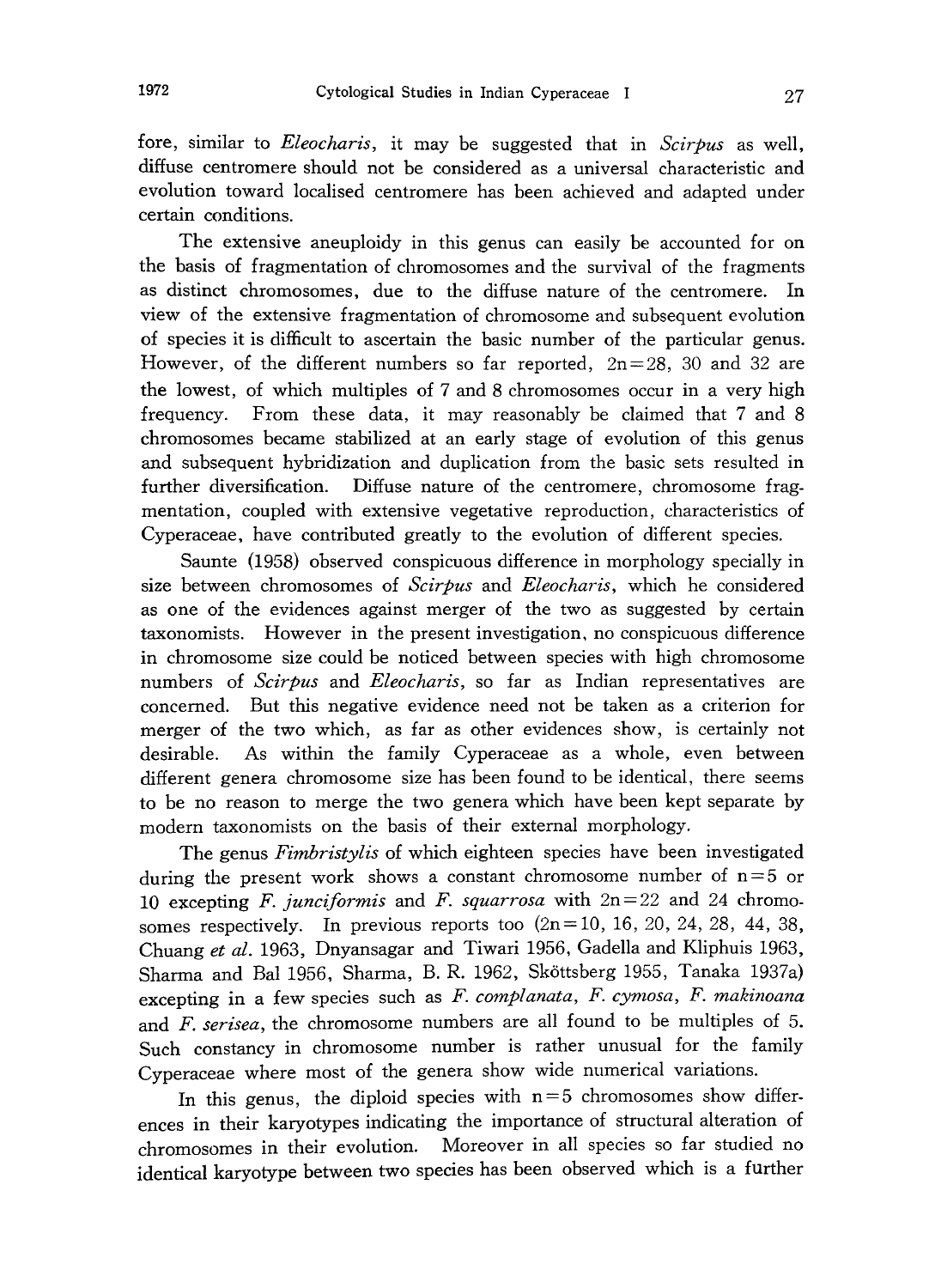proof of the significance of structural alterations in speciation. Further as in Eleocharis, here also the polyploids show an increase in chromatin content but it is not double the total amount of that found in the diploids, thus indicating decrease in chromatin length to be associated with polyploidy during evolution. Lastly of the tribe Scirpeae, another genus Lipocarpha has also been investigated showing a chromosome number  $2n=26$ . This is no doubt an advanced species as indicated both by chromosome number and chromo some size.

If the tribe Scirpeae of Hutchinson  $(l.c.)$  as a whole is considered, the four genera studied so far, though showing differences in chromosome number, have enough similarities in their morphology to account for their inclusion in the tribe Scirpeae. As such its homogeneity cannot be doubted.

In this tribe, *Fimbristylis*, as pointed out above, is remarkable for its constancy in chromosome series unlike any other genus of Cyperaceae. This fact, taken in conjunction with its low chromosome number  $n=5$ , suggests its primitive status. Stability in chromosome number is often regarded as an indication of primitiveness as compared to instability which is often noted in advanced species. It may be presumed that in the former natural selection has operated through a long antecedent period of evolution resulting in the stabilization of its chromosome complements. In species showing variation in chromosome complements, evidently the period through which natural selection has been operative is not sufficient for its stabilization.

This fact, taken in conjunction with the very low chromosome number as well as the long size of chromosomes of *Fimbristylis*, suggests undoubtedly that it is a very primitive genus. On the other hand, it lacks the diffuse centromere, an accepted characteristic of primitiveness. That a primitive characteristic such as diffuse centromere can be maintained even in certain taxa of established advanced status is best exemplified in the genus Carex. Most of the Indian species of Scirpus as well as *Eleocharis* are endowed with this characteristic. But it has already been shown that even within the same genus diffuse and localized centromeres have been found in the same species, indicating thereby that the latter characteristic, though advanced, has evolved from the former within a very short period of evolution. In that case, the localized centromere of *Fimbristylis* may not be considered as an evidence against its primitiveness. Possibly the ancestors of *Fimbristylis* were endowed with diffuse centromeres which have undergone complete extinction or are yet to be explored. But the localization of the centromere has been achieved by the genus at a very early stage and since then it has been maintaining a number of other primitive characteristics. The present day species of *Eleocharis* and *Scirpus*, on the other hand, though retaining the primitive centromere in certain taxa derived from their ancestors, are very recent in their origin as specially noted in their chromosome number, mor phology and large number of cytotypes. Extensive vegetative reproduction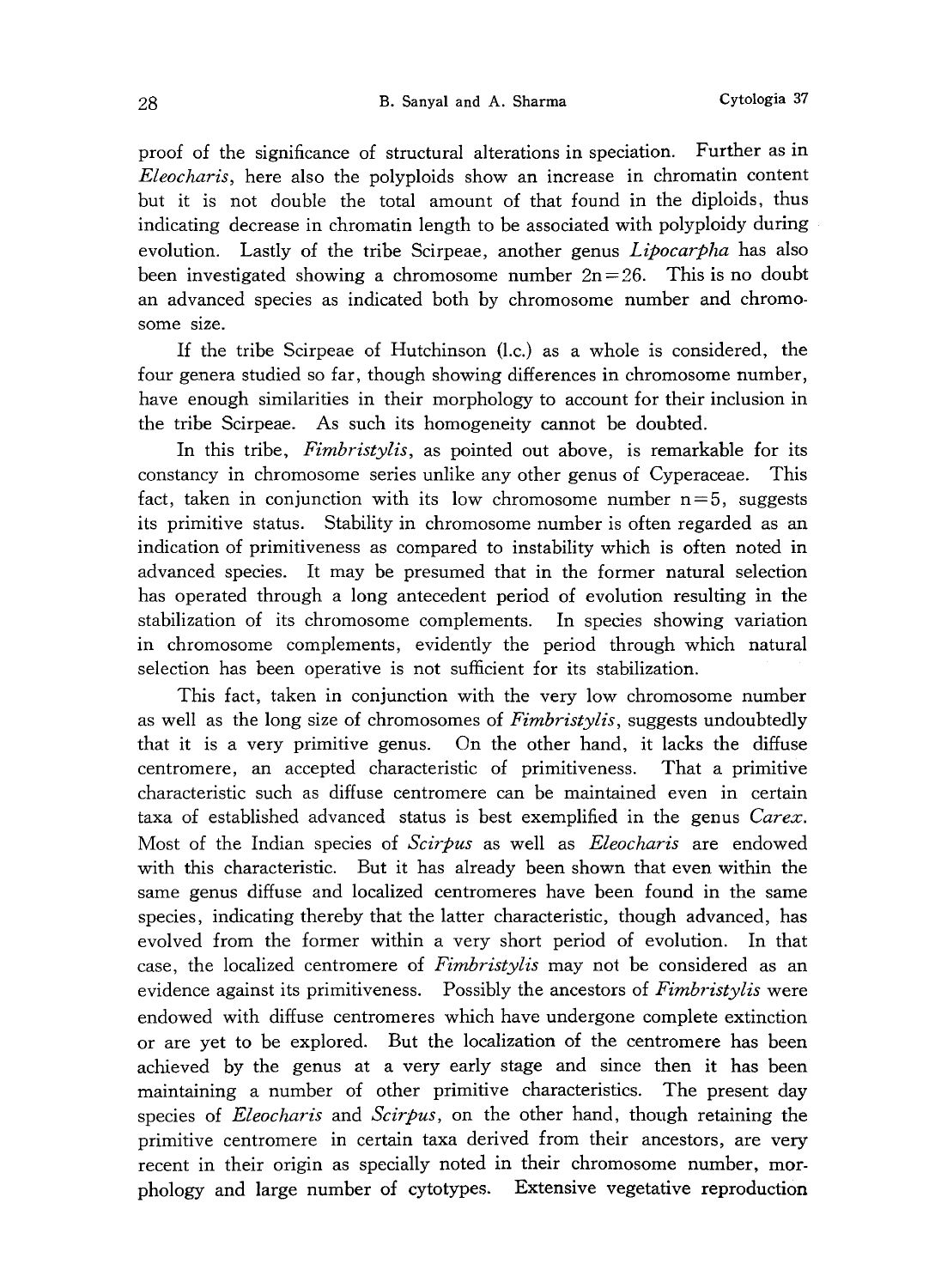is common for all the genera. As such, the innumerable cytotypes in Fimbristylis and Scirpus can not merely be attributed to their vegetative reproduction but also possibly indicate their advanced level of evolution.

In view of these facts, it may be presumed that the tribe Scirpeae represents a very primitive level in which the present day species of Fim bristylis have retained much more primitive characteristics as compared to the other constituents. All the taxa must have evolved from a common stock.

# Summary

Cytotaxonomical studies have been carried out on 30 species and varieties under 4 genera belonging to the tribe Scirpeae, as part of a programme of investigation of Indian representatives of the family Cyperaceae with the aid of suitable schedules. Detailed karyotype analysis shows a general resemblance of the chromosome morphology, testifying to the homogeneity of the group as a whole. The genus *Fimbristylis* has been found to represent a very primitive level of evolution as compared to the genus *Eleocharis*. On the basis of evidences, it has been pointed out that possibly the evolution from diffuse to localised centromere has been achieved in a short step, since both types of centromere have been recorded in the species of *Scirpus* and Eleocharis.

#### Acknowledgments

The authors wish to record their thanks to Prof. A. K. Sharma, Head of the Department of Botany, University of Calcutta, for facilities and help provided during the course of this investigation.

#### References

- Avdulov, N. P. 1831. Karyosystematische Untersuchung der Familie Gramineen. Bull. Appl. Bot. Genet. and Plant Breeding Suppl. 41: 1-438.
- Baksay, L. 1957. The chromosome numbers and cytotaxonomical relations of some European plant species. Ann. Hist. Nat. Mus. Natl. Hung. S. N., N. S. 8: 169-174.
- 1958. The chromosome numbers of Ponto-Mediterranean plant species. Ibid. 50: 121--125.
- Battaglia, E. 1954. Assenza di centromere localizzato in Heleocharis uniglumis (Link.) Schult. Caryologia 6: 318-332.
- Beamann, J. H., De Jong, D. C. and Stoutamire, W. P. 1962. Chromosomal studies in the alpine and subalpine floras of Mexico and Guatemala. Amer. J. Bot. 49: 41-50.
- Beetle, A. A. 1941. Studies in the genus Scirpus L. II. The section Baeothropon Ehrh. Amer. J. Bot. 28: 469-476.
- Bernardini, J. V. 1959. Studies of the kinetochore in Eleocharis macrostachys Britt. Proc. Minnesota Acad. Sd. 27: 104-114.
- Blaser, H. W. 1940. The morphology of the flowers and inflorescences of the Cypereaceae. Thesis (Ph. D.) Cornell University.
- Böcher, T. W. 1938a. Biological distributional types in flora of Greenland. A study on the flora and plant geography of South Greenland and East Greenland between Cape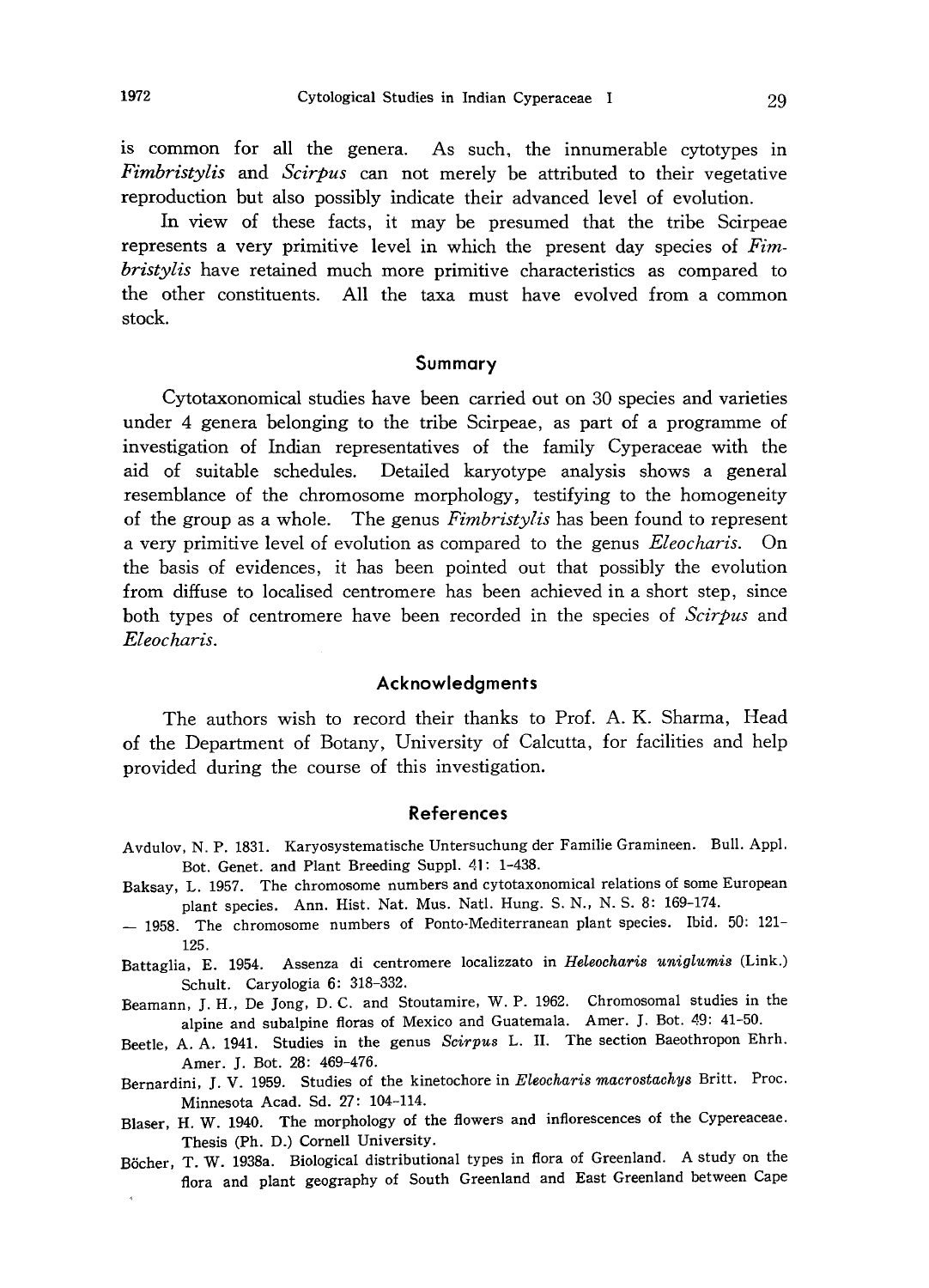Farewell and Scoresby Sund. Medd. om. Grønland 106: 1-339.

- 1938b. Zur Zytologie einiger arktischen und borealen Blutenpflanzen. Svensk. Bot. Tidskr. 32: 346-361.
- Chuang, T. I., Chao, C. Y., Hu, W. W. L. and Kwan, S. C. 1963. Chromosome numbers of vascular plants of Taiwan I. Taiwan 1: 51-66.
- Davies, E. W. 1956. Some new chromosome numbers in the Cyperaceae. Hereditas 3: 242 - 243.
- Dnyansagar, V. R. and Tiwari, D. K. 1956. Sporogenesis and gametophytes of Fimbristylis quinquangularis. Bull. Bot. Soc. Univ. Saugar 8: 3-6.
- Dietrich, J. 1964. In Documented chromosome numbers of plants. Madrõno 17: 266-368.
- Doxey, D. 1938. The cytology of Eleocharis palustris and related species in Britain (Thesis for M. Sc. degree. Manchester, Unp.). Cited in Walters, 1949.
- Ehrenberg, L. 1945. Kromosomtalen hos nagra Karlvaxler. Bot. Not. 98: 430-437.
- Engler, A. W. and Prantl, K. 1889-1897. Die naturlichen Pflanzenfamilien. Teil II, Abt 2, Teil IV, Abt 5, Band XXI, Band 15a, Band 21c.
- Favarger, C. and Huynh, K. L. 1964. In IOPB chromosome number reports II. Taxon 13: 201-209.
- Gadella, T. W. J. and Kliphuis, E. 1963. Chromosome numbers of flowering plants in the Netherlands. Acta Bot. Neerl. 12: 195-230.
- $-$  and  $-$  1964. Chromosome numbers of some flowering plants collected in Surinam. Ibid. 13: 432-433.
- Hakansson, A. 1928. Die Chromosomen einiger Scirpoideen. Hereditas 10: 277-292.
- $-$  1929. Uber verschiedene Chromosomenzahlen in Scirpus palustris L. Hereditas 13:  $53-60.$
- $-$  1954. Meiosis and pollen mitosis in X' rayed and untreated spikelets of *Eleocharis* palustris. Hereditas 40: 325-345.
- 1958. Holocentric chromosomes in Eleocharis. Hereditas 44: 531-540.
- Harms, L. J. 1964. In Documented chromosome numbers of plants. Madrono 17: 266-268.
- Hedberg, I. and Hedberg, O. 1964. In Documented chromosome numbers of Swedish plants. Svensk. Bot. Tidsk 58: 125-129.
- Heilborn, O. 1928. Chromosome studies in Cyperaceae. Hereditas 11: 182-192.
- 1937. Notes on chromosome associations. Cytologia, Fujii Jub. Vol. I: 9-13.
- 1939. Chromosome studies in Cyperaceae III and IV. Hereditas 25: 224-240.
- Hicks, G. C. 1928. Chromosome studies in Cyperaceae, with special reference to Scirpus. Bot. Gaz. 86: 295-317.
- Hicks, G. C. 1929. Cytological studies in Cyperaceae, Eleocharis, Dulichium and Eriophorum. Bot. Gaz. 88: 132-149.
- Holmen, K. 1952. Cytological studies in the flora of Pearyland. Medd. om. Groenland 128:  $1-40.$
- Holttum, R. E. 1948. The spikelet in Cyperaceae. Bot. Rev. 14: 525-541.
- Hutchinson. J. 1959. The families of flowering plants. Vol. II. Monocotyledons. Oxford Univ. Press.
- Jörgensen, C. A., Sorensen, Th. and Westergaard, M. 1958. The flowering plants of Greenland. A taxonomical and cytological survey. Biol. Skr. Dansk. Vidensk. Selsk 9: 1-172.
- Knaben, G. 1950. Chromosome numbers of Scandinavian arctic-alpine plant species I. Blyttia 8: 129-155.
- Kostriukova, X. J. 1930. Cellules males dans le Scirpus lacustris L. Bull. Jard. Bot. Kiev 11: 10-17.
- Larsen, K. 1955. Cytotaxonomical studies on the mediterranean flora. Bot. Not. 108: 263-- 275.
- Lawrence, G. H. M. 1951. Taxonomy of vascular plants. The Macmillan Company, New York.
- Levitsky, G. A. 1931. The morphology of chromosomes. Bull. Appl. Bot. Genet. Plant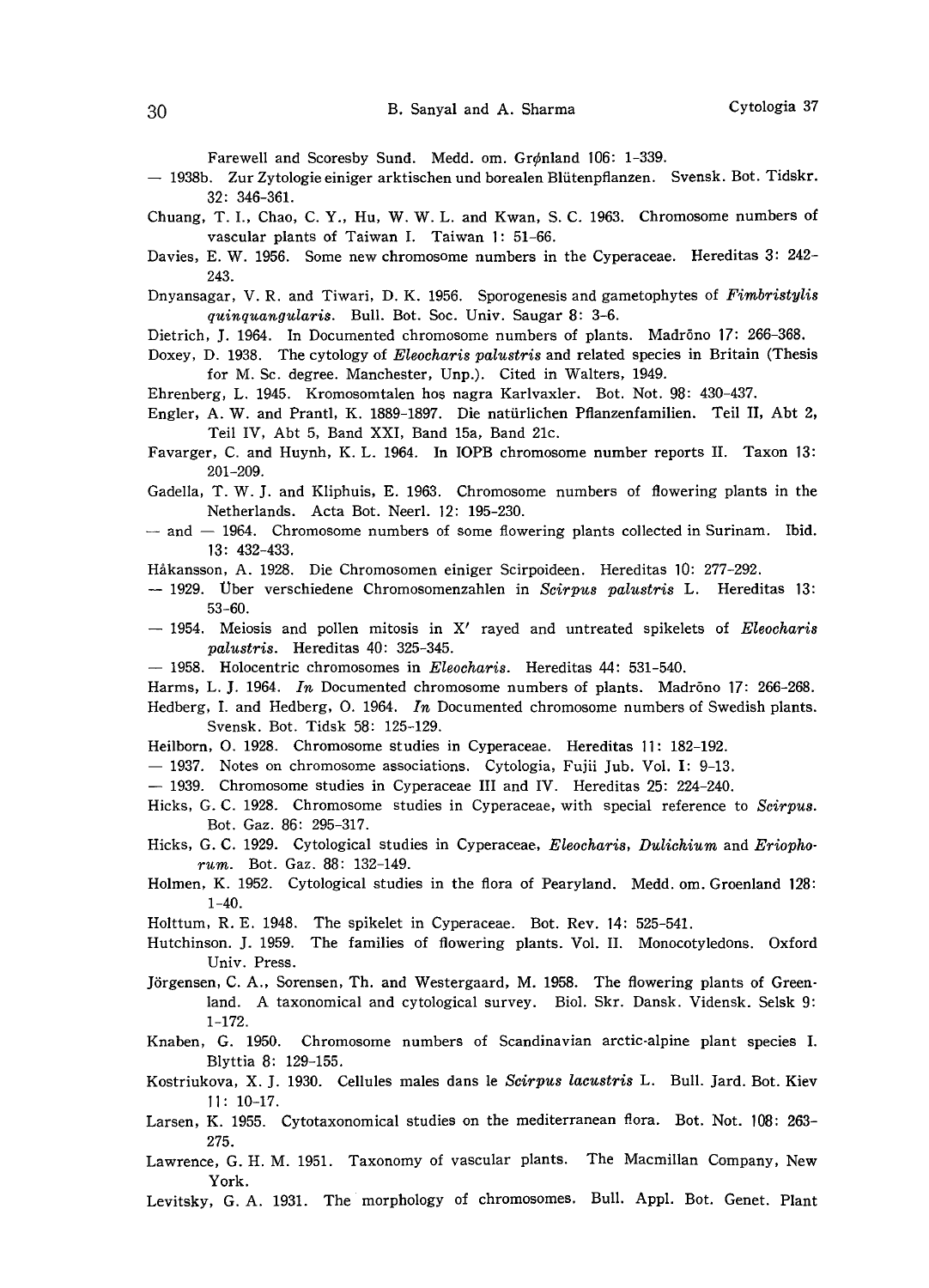Breeding 27: 19-174.-

- 1948. Bot. J. U.S.S.R. 24: 292.

- Lewis, W. H. 1962. In Documented chromosome numbers of plants. Madrõno 16: 266-268.
- Lewis, K. R. and John, B. 1961. Hybridisation in a wild population of E. palustris. Chromosoma 12: 433-448.
- Löve, A. 1950. Some innovations and nomenclatural suggestions in the Icelandic flora. Bot. Not. 100: 24-60.
- $-$  1954. Cytotaxonomical remarks on some American species of circumpolar taxa. Svensk Bot. Tidskr. 48: 211-232.
- Löve, A. and Löve, D. 1956. Cytotaxonomical conspectus of the Icelandic flora. Acta Hort. Gotob. 20: 65-290.
- $-$  and  $-$  1961. Chromosome numbers of central and north west European plant species. Op. Bot. (Lund) 5: 1-581.-
- $-$  and  $-$  1966. Cytotaxonomy of the alpine vascular plants of Mount Washington. Univ. of Colorado Studies 18.
- Löve, A. and Ritchie, J. C. 1966. Chromosome numbers from central Northern Canada. Canad. J. Bot. 44: 429-439.
- Moore, D. M. 1960. Chromosome numbers of flowering plants from Macquarie Island. Bot. Not. 113: 185-191.
- Mori, M. 1957. II. Numero cromosomico diploid di alcune species di angiospermae raccolte nella tenuta de S. Rossore. Caryologia 9: 365-368.
- Otzen, D. 1962. Chromosome studies in the genus Scirpus section Scheonoplectus Benth. et Hook, in the Netherlands. Acta Bot. Neerl. 11: 37-46.
- Piech, K. 1924a. Zur Entwicklung der Pollen Körner bei Scirpus lacustris L. Bull. Acad. Polen. Sc. Lett. Ser. B. 1924: 113-123.
- 1924b. Uber die Teilung des primaren Pollen Kerns and die Entstehung der Spermazel len bei Scirpus lacustris L. Ibid. 1925: 605-625.
- 1927. Studja cytologiczna nad rodzajem Scirpus. Rozpr. Wydz. Mat. Pryr. Polsk. Akd. Unv. A/B 65-66: 93-151.
- Rendle, A. B. 1953. The classification of flowering plants, Vol. I. Cambridge University Press, Cambridge.
- Rodrigues, J. E. M. 1953. Contribuicao para 0 conhecimento cariologica das halofitas e psamofitas litorais. Diss. Univ. Coimbra 1953: 210 pp.
- Saunte, L. H. 1958. Chromosome variation in the Heleocharis (Eleocharis) palustris $uniglumis$  complex. Nature 181: 1019-1020.
- Schuyler, A. E. 1964a. A biosystematic study of the Scirpus cyperinus complex. Proc. Acad. Nat. Sci. Phile. 116: 283-311.
- $-$  1964b. Notes on five species of Scirpus in Eastern North America. Bartonia 23: 1-6.
- Sharma, A. K. and Bal, A. K. 1956. A cytological investigation of some members of the family Cyperaceae.  $\phi$ yton 6: 7-22.
- and Sharma, A. 1959. Chromosome alteration in relation to speciation. Bot. Rev. 25: 514-544.
- Sharma, B. R. 1962. Cytology of Cyperaceae. Proc. Ind. Sci. Congr. 1962: 337.
- Sköttsberg, C. 1955. Chromosome numbers in Hawaiian flowering plants. Ark. Bot. 3: 63-70.
- Snell, R. S. 1936. Anatomy of the spilelets and flowers of Carex, Kobresia and Uncinis. Bull. Torrey Bot. Club 63: 277-295.
- Sorsa, V. 1962. Chromosomenzahlen finnischer Kormophyten I. Ann. Acad. Sci. Fenn. A. IV. Biol. 58: 1-14.
- 1963. Chromosomenzahlen finnischer Kormophyten II. Ibid. 68: 1-14.
- Strandhede, S. O. 1958. Eleocharis subseries Palustris in Scandinavia and Finland, chromosome numbers. Bot. Not. 111: 228-236.
- $-$  1960. A note on Scirpus palustris L. Ibid. 113: 161-171.
- 1961. Eleocharis palustris in Scandinavia and Finland. Taxonomical units within the